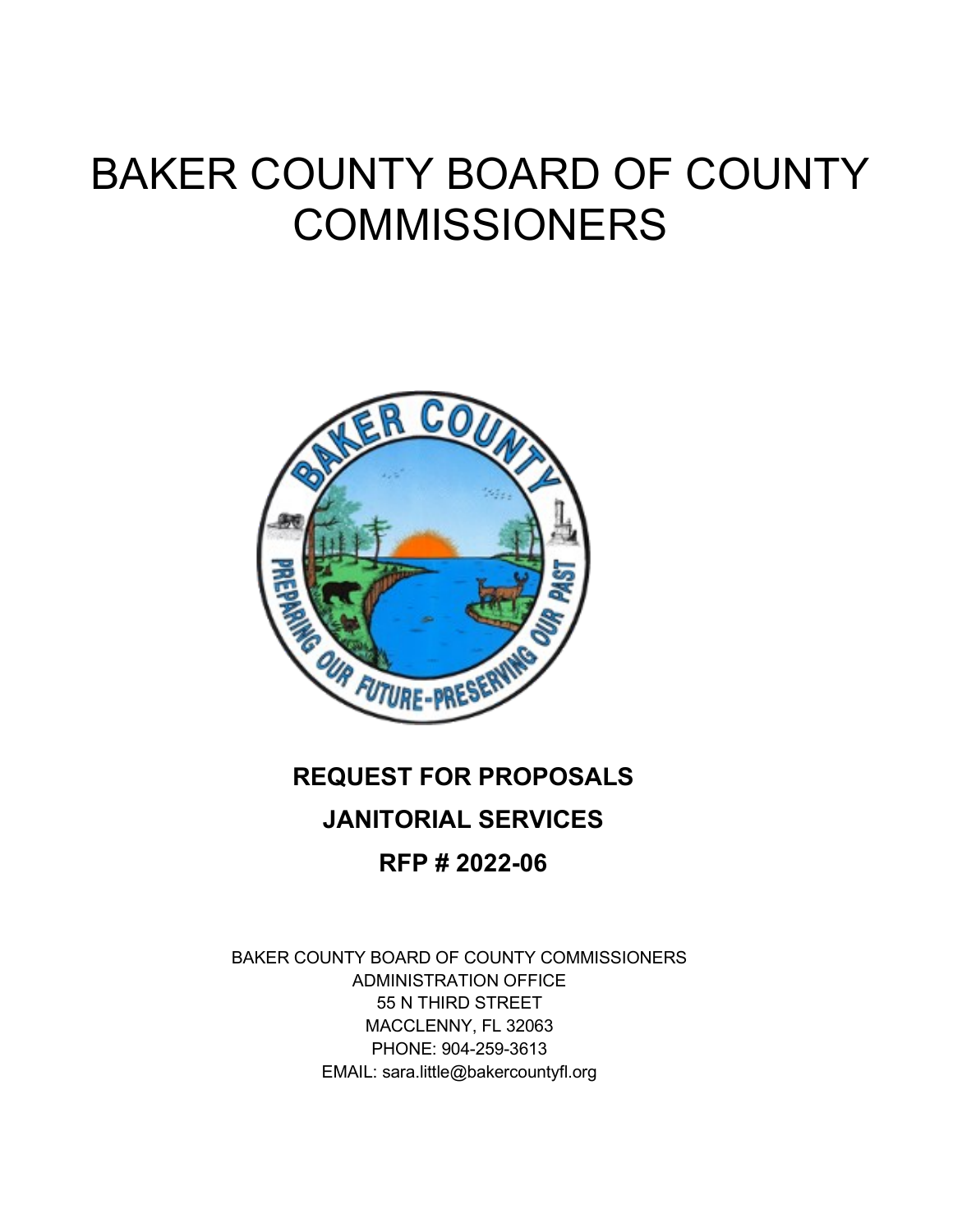#### **RFP # 2022-06 JANITORIAL SERVICES**

The Baker County Board of County Commissioners, Florida (County) will receive sealed proposals until **3:00 PM** local time, on **May 26, 2022** at the County Administration Office located at 55 N. Third Street, Macclenny, Florida 32063. Bids delivered to any other location will not be considered received by the Administration Office. Any bids received after the above time will not be accepted under any circumstances. Any uncertainty regarding the time will be resolved against the Bidder. Bids will not be accepted via fax. Shortly after the bid due time has expired, the bids will be publicly opened and announced.

A clearly marked original and three (3) copies must be sealed in an envelope and clearly marked **"RFP 2022-06 Janitorial Services"** on the exterior of the package submitted.

Request for additional information or clarifications must be made in writing to the Administration Office. Facsimile or e-mail questions are acceptable. The Administration Office will issue replies to inquiries and additional information or amendments deemed necessary in written addenda, which will be posted on the County's website prior to the deadline for responding to this Request For Proposals. Questions must be received no later than 5:00 PM on May 19, 2022.

> Baker County Board of County Commissioners Administration Office 55 N. Third Street Macclenny, Florida 32063 [sara.little@bakercountyfl.org](mailto:kennie.downing@bakercountyfl.org) 904-259-3613

It will be the sole responsibility of the Bidder to check the County's website prior to submitting a response to determine if any addenda have been issued, to obtain such addenda, and to acknowledge addenda with their bid. Website: www.bakercountyfl.org/purchasing.php

Contractors to this solicitation or persons acting on their behalf may not contact, between the release of the solicitation and the end of the 72-hour period following the agency posting the notice of intended award, excluding Saturdays, Sundays, and County holidays, any employee or officer of the executive or legislative branch concerning any aspect of this solicitation, except in writing to the Administration Office or as provided in the solicitation documents. Violation of this provision may be grounds for rejecting a response.

The Baker County Board of County Commissioners reserves the right to reject any or all bids, to waive any informalities or irregularities in any bids received, to re-advertise for bids, or take any similar actions that may be deemed to be in the best interest of the County.

BAKER COUNTY BOARD OF COUNTY COMMISSIONERS, FLORIDA

Sara Little County Manager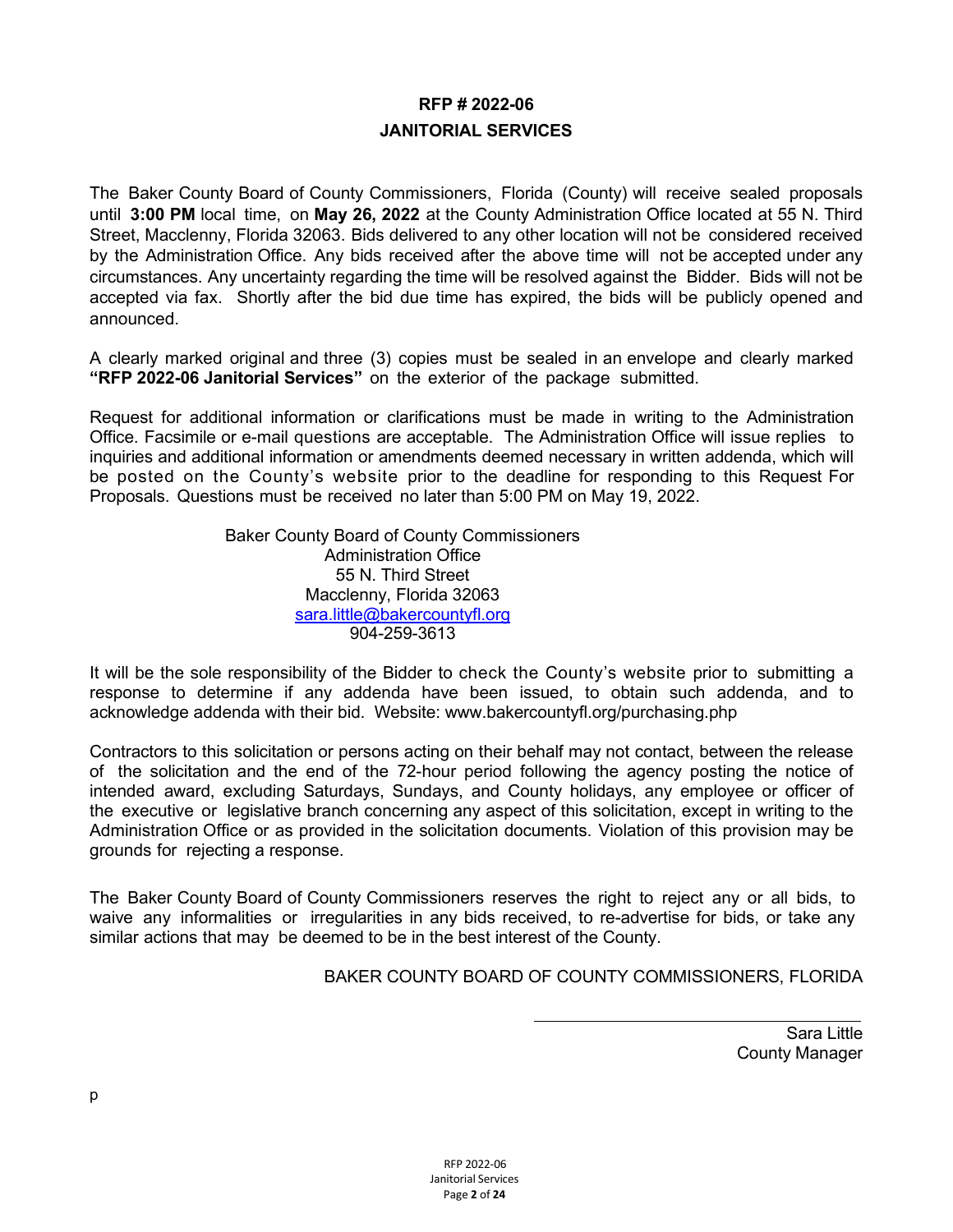#### **Request For Proposals**

#### **Janitorial Services**

#### **RFP 2022-06**

#### **INTRODUCTION**

#### **1.1 Purpose**

The Baker County Board of County Commissioners, Florida ( "the County") is seeking a qualified, experienced and licensed company to provide janitorial maintenance services and supplies for the County's Courthouse, Public Defender's Office, County Administration, Community Development Department, Emily Taber Public Library, Extension Office and Fire Rescue Headquarters in accordance with the terms, conditions, and specifications contained in this Request for Proposals (RFP). The County is seeking to award a one (1) year contract with two (2) annual extensions.

#### **1.2 Submission Deadline**

Sealed proposals shall be delivered during the County's normal business hours in a sealed envelope and addressed to the County Manager, Baker County Board of County Commissioners 55 N. 3rd Street, Macclenny FL 32063 no later than the date and time specified, at which time and place the proposals will be publicly opened and the names of the firms will be read. After the deadline, proposals will not be accepted. The Contractor is responsible for making certain that their proposal is received at the location specified by the due date and time. Baker County is not responsible for delays caused by any mail, package or courier service, including the U.S. mail, or caused by any other occurrence or condition. The County's normal business hours are Monday through Friday, 8:30 a.m. through 5:00 p.m. excluding holidays.

#### **1.3 Pre-proposal Conference and Site Visit**

A pre-proposal site visit can be scheduled upon request. This conference is not mandatory.

#### **1.4 Minimum Qualifications**

- a) Bidder must have a licensed business to perform Janitorial services in the State of Florida.
- b) Bidder must have been in the business of performing janitorial services for a minimum of one (1) year
- c) Before awarding a contract, the County reserves the right to require that a Contractor submit evidence of his/her qualifications as the County may deem necessary.

Further, the County may consider any evidence of the financial,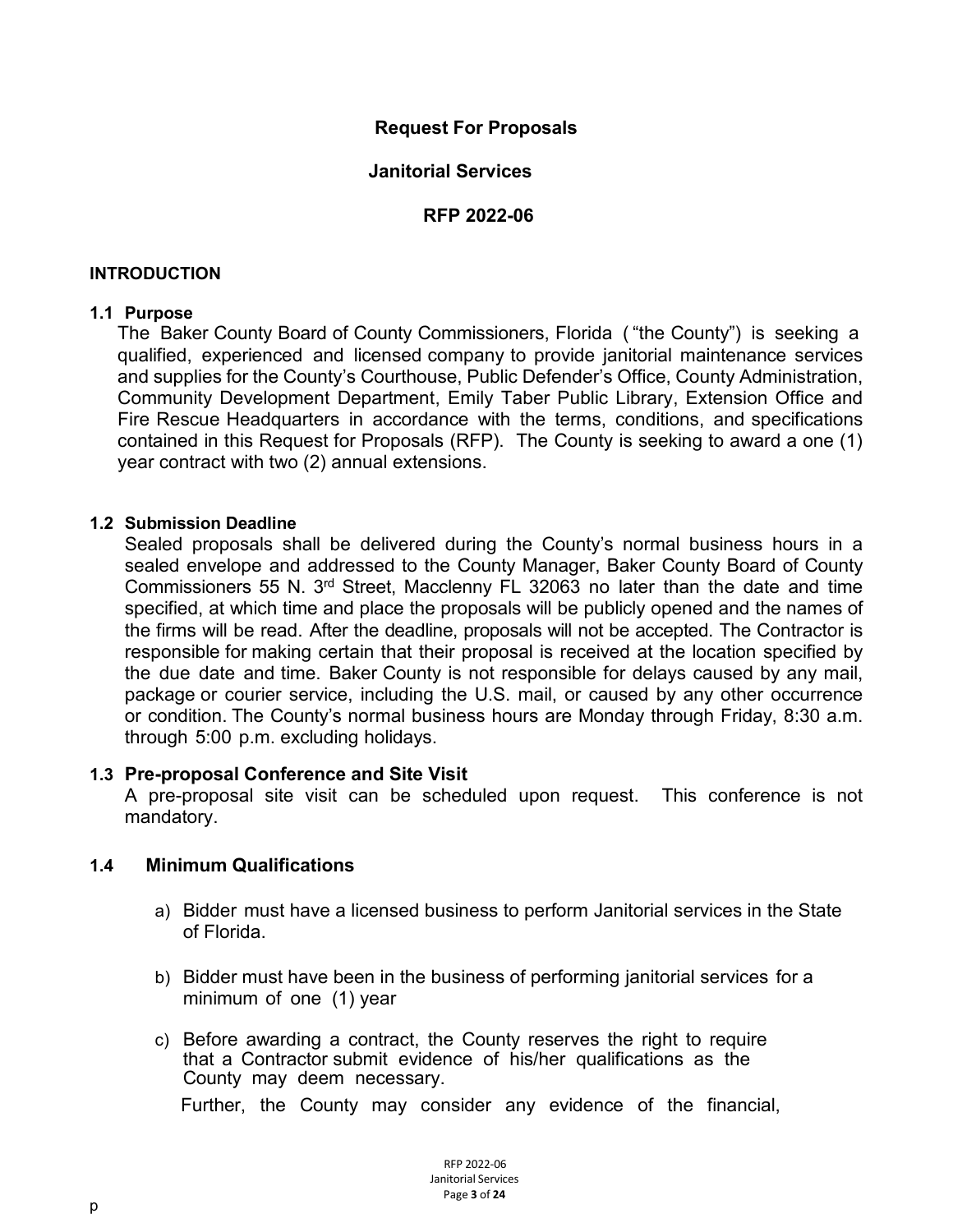technical, and other qualifications and abilities of the bidder in making the award in the best interest of the County.

#### **2.0 SCOPE OF WORK FOR JANITORIAL SERVICES**

- 1) Service Locations:
	- a) Baker County Courthouse, 339 E. Macclenny Ave, Macclenny FL 32063. (All services performed for this location shall be between 8:30 am and 5:00 pm)
	- b) Public Defender's Office, 81 N 3rd St, Macclenny, FL 32063.
	- c) County Administration, 55 N 3<sup>rd</sup> St, Macclenny, FL 32063.
	- d) Community Development Dept., 360 E Shuey Ave., Macclenny, FL 32063
	- e) Fire Rescue Headquarters, 1190 W. Macclenny Ave., Macclenny, FL 32063
	- f) Emily Taber Public Library, 14 W. McIver St., Macclenny, FL 32063
	- g) Extension Office, 1025 W. Macclenny Ave., Macclenny, FL 32063
- 2) Janitorial services shall be performed per the schedule below after regular working hours time permitting. (5:00pm or thereafter)

The Contractor shall perform services on each of the specified days, except for observed holidays. When an observed holiday falls on a regularly scheduled service day, and County offices are closed, the Contractor shall perform the regularly scheduled services on the next workday following the holiday closure. Exceptions will require arrangements with the County's Maintenance Director, or his designee.

- 3) Service shall include all offices, courtrooms, hearing rooms, jury rooms, conference rooms, common areas, lobbies, hallways, waiting areas, janitorial closets, elevators (passenger and freight), stairwells and landings, and restrooms.
- 4) Daily Services **Courthouse only (Monday through Friday between 8:30 am – 5:00pm)**
	- Empty wastebaskets, replace bag liner if ripped, soiled or wet
	- Dispose of refuse to an outside dumpster
	- Empty and clean all ashtrays and cigarette receptacles (including those on stairwell landings and outside of building entrances)
	- Clean all table and counter surfaces not having paper or materials stored on them
	- Dispose of any cardboard packing or discarded materials or items left for removal to outside dumpster.
	- Clean any area or item that obviously needs immediate attention due to incidental spills, leaks or debris.
	- Clean all glass main entry doors.
	- Sweep all hard flooring as needed (including elevators and stone surfaced flooring; spot clean any dirt or stains with appropriate cleaners and solvents as needed to maintain an acceptable appearance.
	- Vacuum all carpeting as needed (minimum once a week) with approved vacuum cleaner
	- Clean restrooms.
	- Refill hand towel dispensers, toilet paper, and hand soap.
	- Clean and sanitize drinking fountains.
	- Sweep clean all landings and stairwells.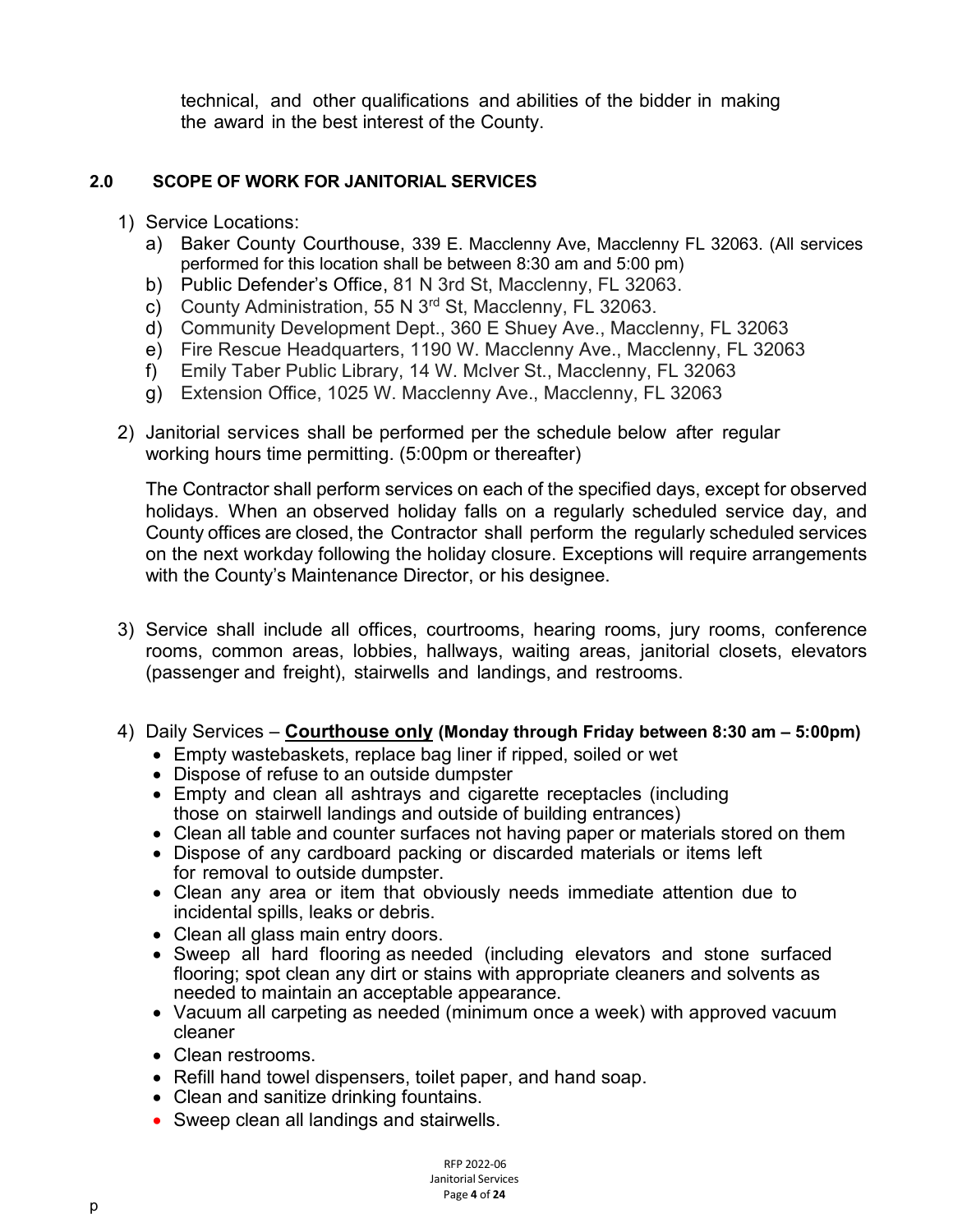- **5)** Weekly services **One time a week for locations B-E. Three times a week for locations F&G.**
	- Empty wastebaskets, replace bag liner if ripped, soiled or wet
	- Dispose of refuse to an outside dumpster
	- Empty and clean all ashtrays and cigarette receptacles (including those on stairwell landings and outside of building entrances)
	- Clean all table and counter surfaces not having paper or materials stored on them
	- Dispose of any cardboard packing or discarded materials or items left for removal to outside dumpster.
	- Clean any area or item that obviously needs immediate attention due to incidental spills, leaks or debris.
	- Clean all glass main entry doors.
	- Sweep all hard flooring as needed (including elevators and stone surfaced flooring; spot clean any dirt or stains with appropriate cleaners and solvents as needed to maintain an acceptable appearance.
	- Vacuum all carpeting as needed (minimum once a week) with approved vacuum cleaner
	- Clean restrooms.
	- Refill hand towel dispensers, toilet paper, and hand soap.
	- Clean and sanitize drinking fountains.
	- Sweep clean all landings and stairwells.

B. Courthouse

- Polish furniture.
- Clean and polish all table and counter surfaces which are free of material.
- Wipe down all interior window frames, and sills with damp cloth.
- Clean all non-glass doors and door frames
- Wipe down all shelving with damp cloth.
- Vacuum all fabric covered furniture and partitions
- Wipe down elevator walls, polish interior cab with all-purpose cleaning spray or furniture polish.
- Clean all elevator hand railings and metallic wall panels with stainless steel cleaner/polish.
- 6) Biweekly (every other week) **Courthouse**
	- Damp mop, wax and buff hard flooring (including elevators). Does not include stone surfaced flooring.
	- Clean all blinds, chandeliers, wall plates, door hardware and stairwell railings
- 7) Monthly services **– All locations**
	- Dust and clean all air conditioning registers and air return vents.
	- Clean all vinyl furniture with vinyl cleaner.
	- Scrub, rinse, spray buff and wax hard floors (excluding stone surfaced flooring, utilizing proper floor care machinery.
	- Wipe down all walls and clean any spider webs from corners or ceilings.
	- Clean interior window glass.
	- Clean baseboards.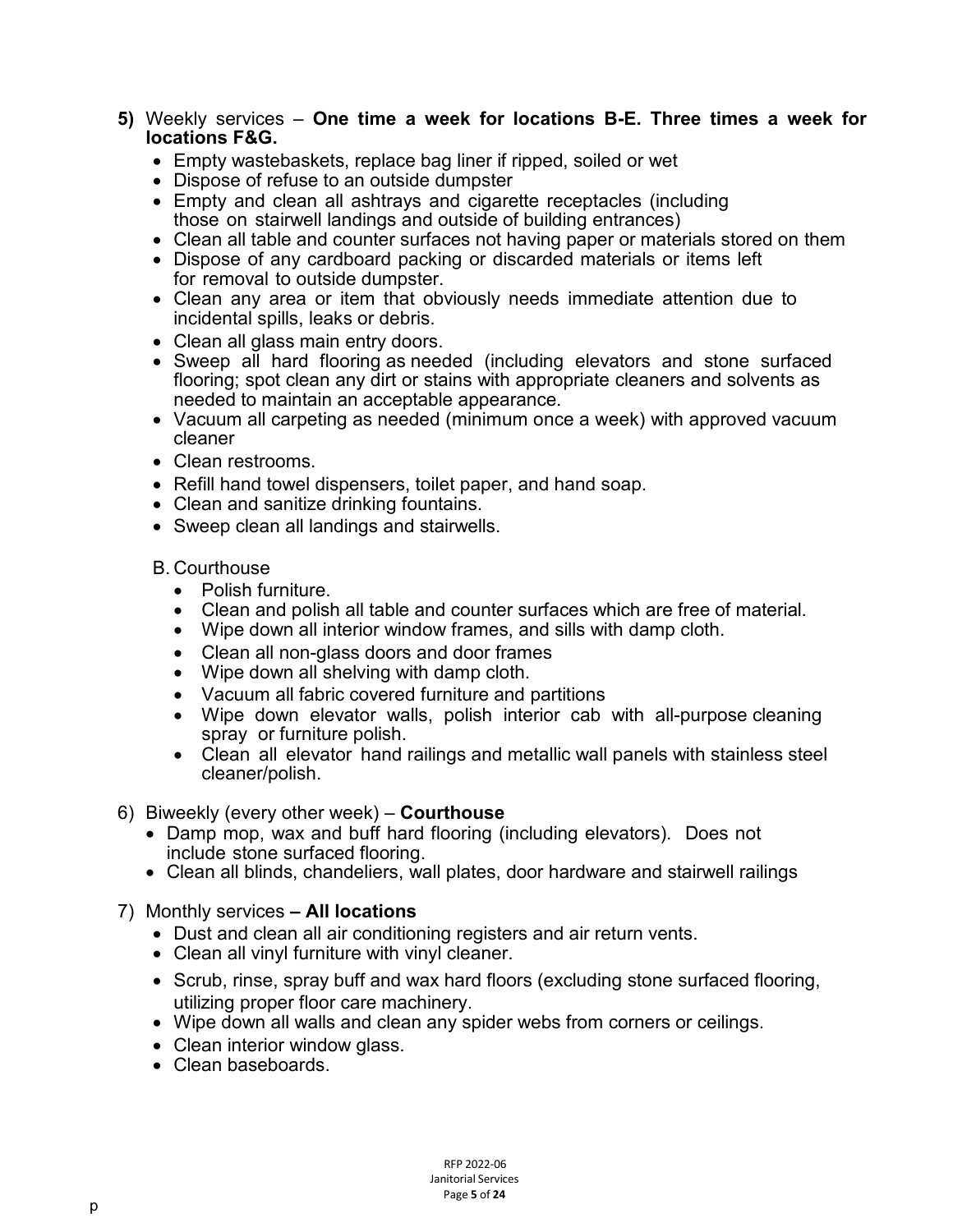- 8) Quarterly Services **Courthouse**
	- Strip, scrub, rinse and wax hard floors (excluding stone surfaced flooring, utilizing proper floor care machinery. (This service is to be provided within fifteen days of start-up of contract or trial period and performed quarterly thereafter).
- 9) All cleaning methods used to perform the cleaning outlined in the specifications must be those that are universally accepted in the cleaning maintenance field. Also, each cleaning function shall be completed in workmanlike manner. All cleaning requirements must be performed in its entirety in accordance with the specifications.
- 10) The Contractor shall provide adequate personnel to ensure that janitorial tasks are completed according to the schedule in Items 4-8.
- 11) Initial Cleaning Requirements

The Contractor, in addition to the initial month's services, shall bring all facilities to contract standards during the first month of the contract. The initial cleaning will be in addition to routine cleaning tasks, but will not be billable as additional work performed. The Contractor, his supervisor(s) and the Baker County Maintenance Director, or designee, will meet prior to the first week of the contract to ensure that the facilities will meet the contract standards. Failure to successfully complete this initial phase may be a determining factor in discontinuing the services under the contract.

- 12) Contractor's Employees
	- a) Contractor's employees are to present a professional appearance. Contractor's employees shall be neat, clean, well groomed, and courteous, properly uniformed and conduct themselves in a respectable manner while performing duties and while on County property.
	- b) Employees shall wear an appropriate uniform.
	- c) Employees shall wear a nametag specifying the name of the employee and the Contractor's company name.
	- d) At start of contract, the contractor shall provide the County with a listing of all personnel assigned to the contract.
	- e) In addition, the Contractor shall provide a listing of names, emergency telephone numbers and cell numbers of supervisory personnel assigned to the contract. It will be the Contractor's responsibility to keep this list up to date.
	- f) The County's Maintenance Director, or his designee may request the Contractor to remove any employee if it is determined that services are not being performed in accordance with the terms and conditions of the contract.
	- g) Prior to start of work, the Contractor will need to complete a background check on all employees that will be working on County property.
- **13)** Supervision:

Contractor shall provide an adequate number of trained and qualified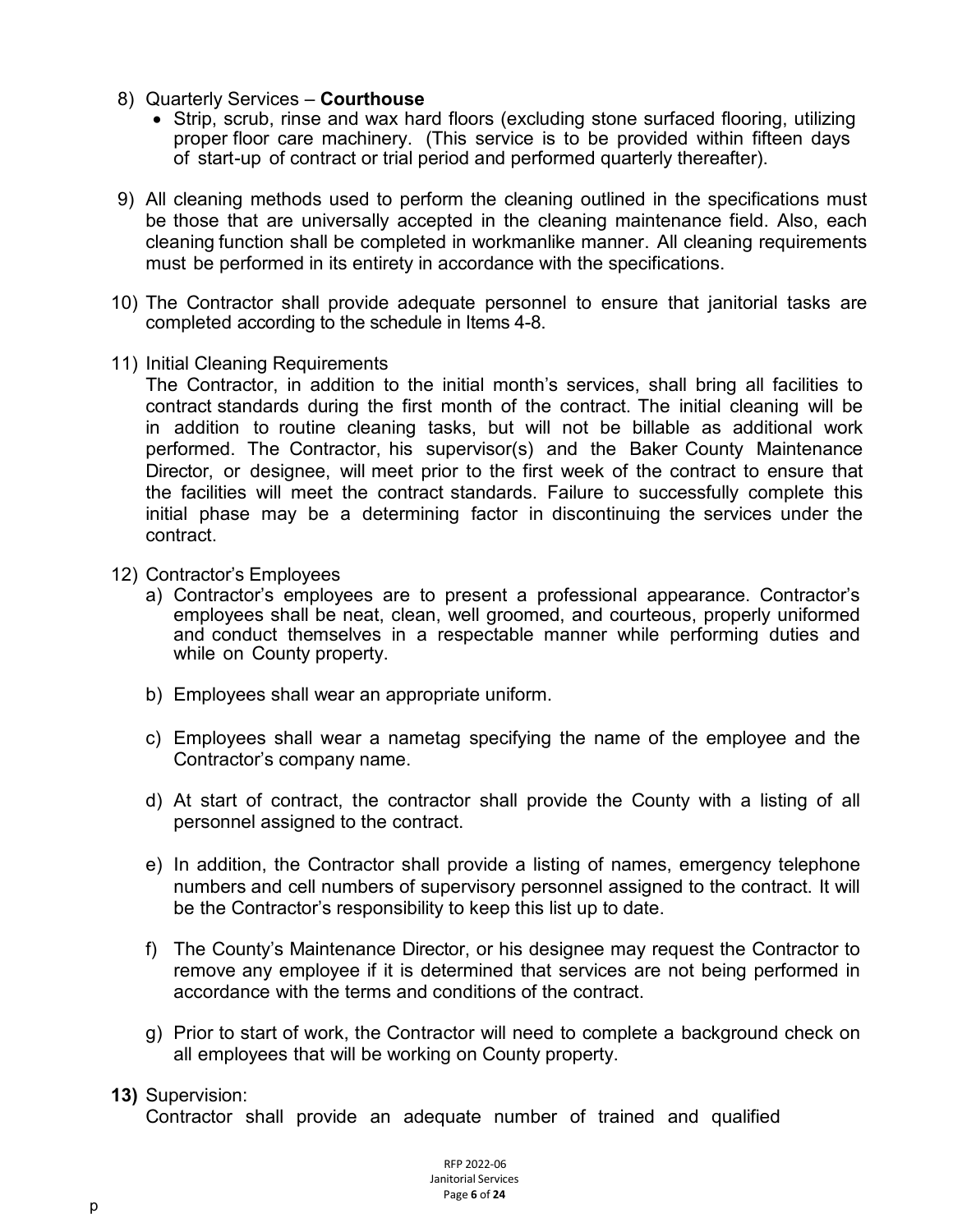supervisors capable of providing the necessary supervision to satisfy the contract during all service hours. The supervisor shall be responsible for monitoring and administration of personnel activities, and resolution of any service problems. Each supervisor shall be capable of verbal and written communication in the English language and shall be able to effectively communicate with the service workers.

**14)** Unauthorized Personnel:

The Contractor's employees are not to be accompanied in their work areas on the premises by acquaintances, family members, or any other persons unless said person is an authorized Contractor employee. Baker County prohibits teenagers, minors, or children to work in County owned buildings under this Agreement.

- **15)** Materials and Equipment
	- a) The Contractor shall provide all materials, supplies, and equipment as required to properly maintain the facilities and areas in an acceptable condition. This shall include all required maintenance and cleaning products, including, but not limited to: cleaners, disinfectants, bleach, floor care cleaners and protective coatings, etc. It shall also include brooms, mops (wet and dry/dry dust mops), mop handles, dust mop handles, dust pans, bowl mops, bowl brushes, putty knives, dusters, sponges, rags, window squeegees, floor pads, rubber gloves, for trash removal, spray bottles, floor machines, vacuum cleaners, etc., needed to perform the cleaning.
	- b) All supplies must be used in accordance with the manufacturer's recommendations and instructions. All containers must be labeled with the manufacturer's brand name, name of product, and its recommended use.
	- c) All floor finishes, floor sealer, floor stripper, germicidal cleaner, disinfecting cleaner, carpet cleaner, supplies, detergents, defoamer, spotter metal and wood polishes, etc. must be registered with the United States Department of Agriculture. Contractor's employees must use protective gloved clothing when using (harsh) skin-irritating chemicals.
	- d) All equipment used in the cleaning operation of any Baker County building must be in good safe operating condition as required by OSHA. Equipment with broken or exposed electric wires will not be allowed to be used.
- **16)**County Furnished Supplies
	- a) The County will provide the Contractor with supplies such as toilet tissue, hand towels, hand soap to be used by County personnel in the restrooms.
	- b) Trash can liners for all trash receptacles shall also be provided by the County to be installed by the Contractor.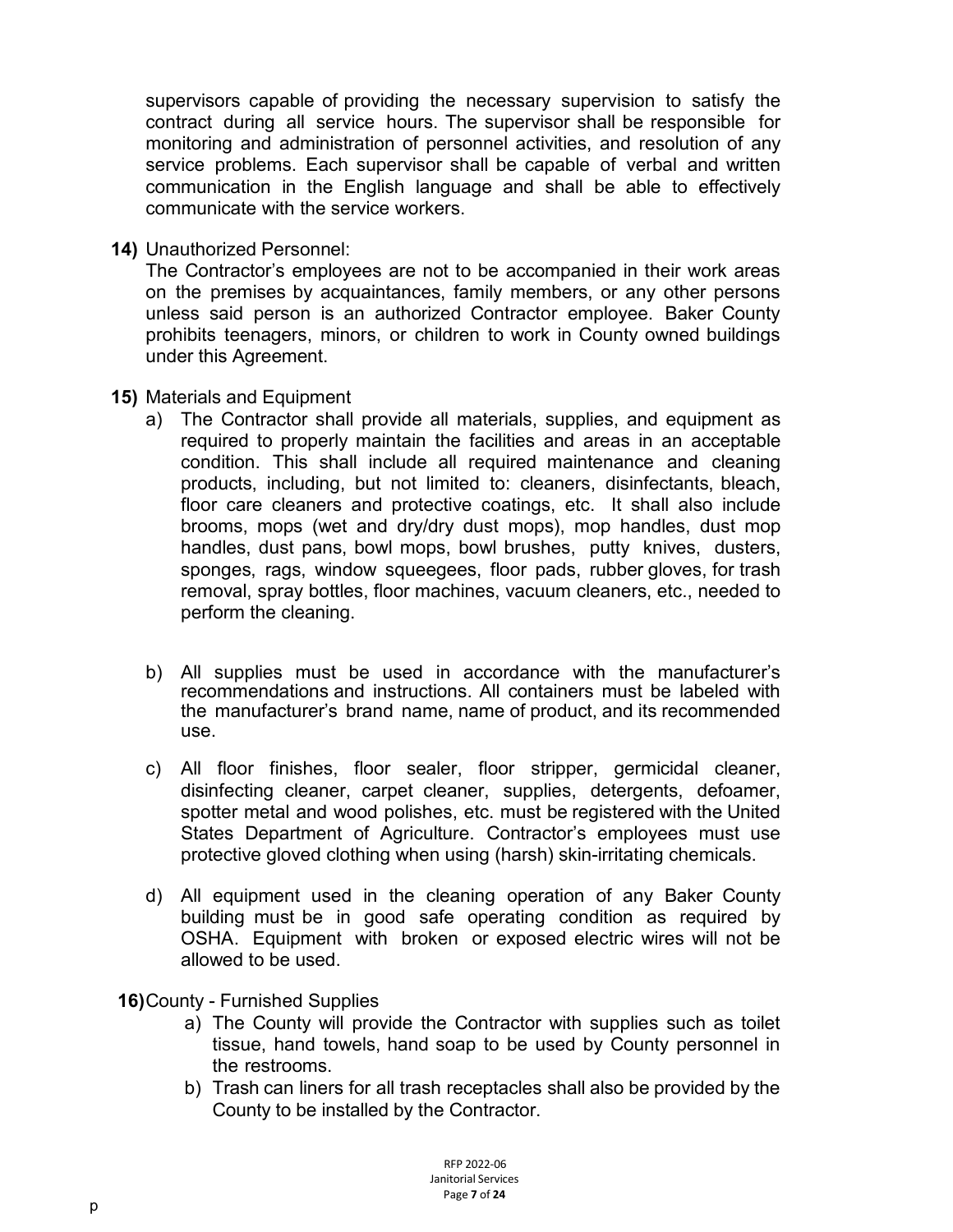#### **17)** Safety

- a) The Contractor shall be responsible for instructing employees in safety measures considered appropriate. In addition, the Contractor shall not permit placing or use of mops, brooms or equipment in traffic lanes or other locations in such manner as to create safety hazards and shall provide appropriate warning signs for slippery floor areas caused by cleaning or floor finishing operations. Contractor's employees shall be required to interrupt their work at any time to allow passage of personnel.
- b) The Contractor shall ensure that all employees have been trained and have access to Occupational Safety and Health Administration (OSHA) Exposure to Blood borne Pathogens Rule 29 CFR1910.1030. The Contractor shall ensure that personal protection equipment is provided and decontamination/disposal guidelines are in compliance.

#### **18)** Measurements

The square footages for the buildings is the County's best estimate. Bidders will be responsible for their own measurements and must submit a firm price accordingly. There will be no adjustments, for increase or decrease of footage required for the job. Therefore, the total offer must be based on the accurate measurements by bidders during any site visit or inspection. Failure to do so will be at the bidder's risk.

19) During the life of the contract, the County may request to add a new location. Prices for any new locations will be negotiated with the contractor.

[End of Scope of Work]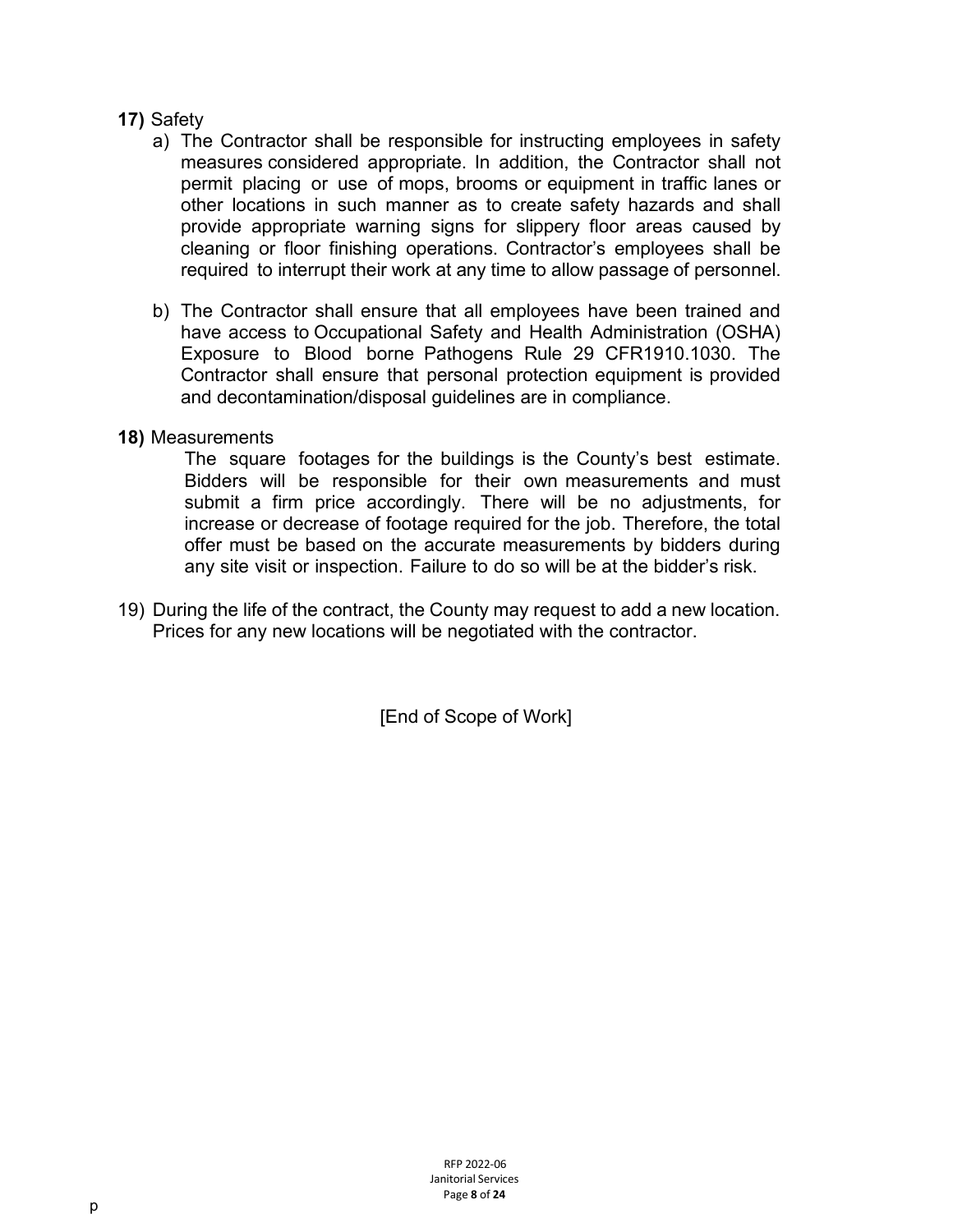#### **PRICE AND CONTRACT**

The agreement resulting from this solicitation will commence on the date of award for one (1) year; with two (2) annual renewal options. Estimated commencement July 1, 2021. County renewal of services for subsequent years will be in part dependent upon acceptability of costs and quality of service.

#### **PROPOSAL EVALUATION CRITERIA**

Evaluation of proposals will be based on a 100-point system:

- **Ability to Meet Objectives–40 points**
	- o Understanding of the overall needs of the County.
	- o Meets minimum qualifications.
	- o Experience, and past performance of the company, including persons proposed for the contract, facilities and resources: Staff, Licenses / Certificates, Resources, Training
- **References – 20 points**
	- o Results of information obtained from client reference list provided by Contractor.
- **Total Project Cost – 40 points**

#### **TOTAL 100 POINTS**

The highest ranked proposal will be presented to the Baker County Board of County Commissioners for award. The County reserves the right to execute or not execute, a contract with the Contractor that is determined to be in the County's best interests. The County reserves the right to award a contract, to cancel the bid, to award to more than one Contractor, at the sole and absolute discretion of the County.

**Prohibited Communication.** Any form of communication, except to the County Manager, shall be prohibited during the bidding and proposal process, between:

1. Any person seeking an award from such competitive solicitation; and

2. Any County Commissioner or any county employee not identified as a point of contact for this Request for Proposals.

The prohibited communication shall be in effect as of the date of release of this RFP. The provisions of this section shall terminate at the time the Board awards or approves a contract, rejects all bids or responses, or otherwise takes action which ends the solicitation process.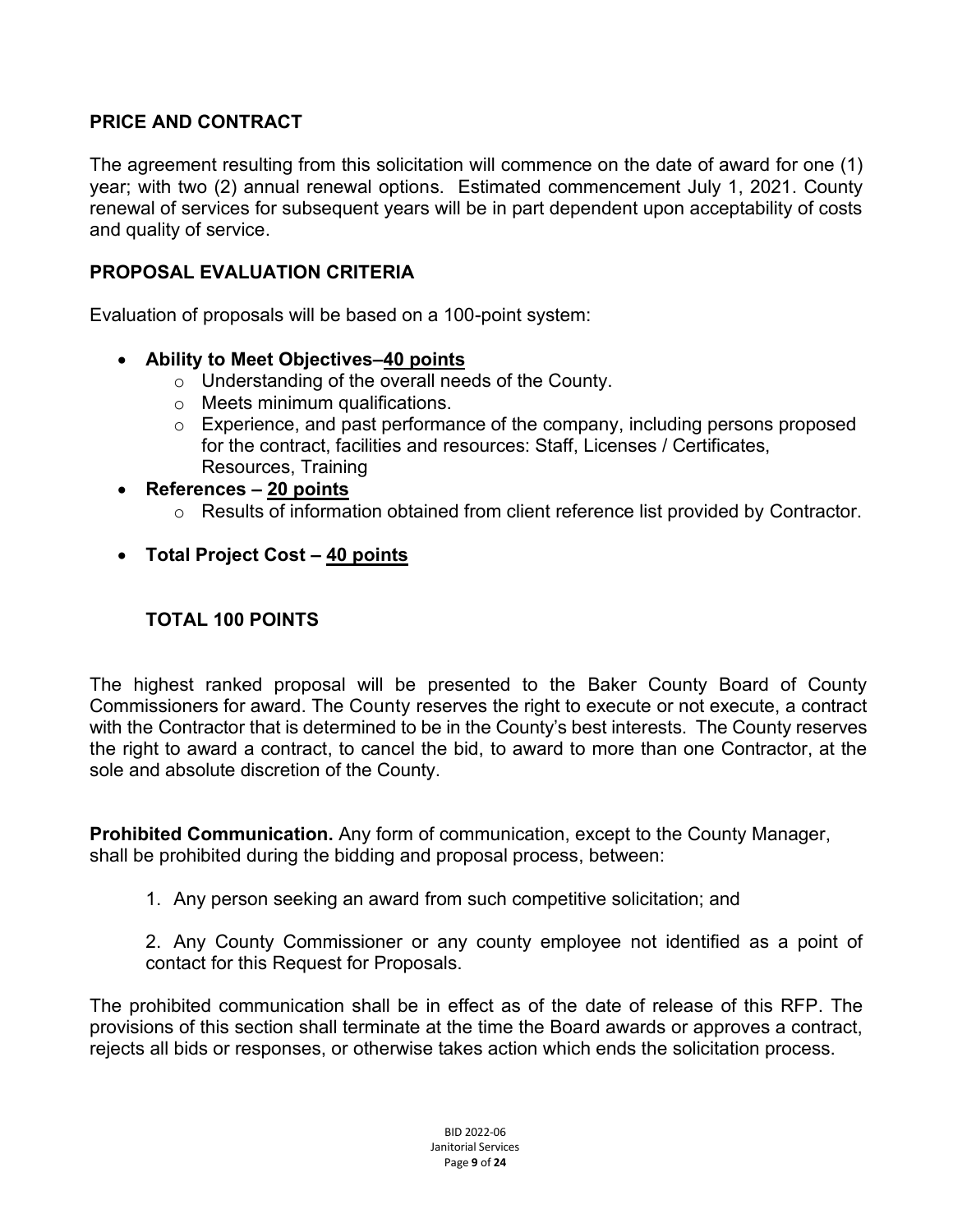A violation of the prohibited communication section shall be cause for disqualification of the bid or proposal.

### **SECTION 2 - TERMS AND CONDITIONS**

#### **EXAMINATION OF RFP DOCUMENTS**

Each Contractor shall carefully examine the RFP and other contract documents, and inform him or herself thoroughly regarding any and all conditions and requirements that may in any manner affect cost, progress, or performance of the work to be performed under the contract. Ignorance on the part of the Contractor will in no way relieve the Contractor of the obligations and responsibilities assumed under the contract.

Should a Contractor find discrepancies or ambiguities in, or omissions from, the specifications, or be in doubt as to their meaning, Contractor shall at once notify the County Manager in writing.

#### **Interpretations**

No oral interpretations will be made to any potential Contractor as to the meaning of the contract documents. Any inquiry or request for interpretation received five (5) or more days prior to the date fixed for opening of responses will be given consideration. All such changes or interpretation will be made in writing in the form of an addendum and posted on the County's website prior to the established response opening date. All addenda are a part of the contract documents and each Contractor will be bound by such addenda, whether or not received. It is the responsibility of each Contractor to check the County website for any addenda issued before responses are submitted.

**Public Entity Crimes**. A person or affiliate who has been placed on the convicted vendor list following a conviction for a public entity crime may not submit a response/bid on a contract to provide any goods or services to a public entity, may not submit response/bids on leases or perform work as a contractor, supplier, subcontractor, or consultant under a contract with any public entity, and may not transact business with any public entity in excess of the threshold amount provided in section 287.017, Florida Statutes. The "Public entity Crimes" form must be completed, signed and included in the Contractor's proposal.

**Conflict of Interest.** Any Contractor who is deemed to have a conflict of interest prohibited by Chapter 112, Florida Statutes, shall be disqualified.

#### **Changes and Alterations**

Contractor may change or withdraw a proposal at any time prior to proposal submission deadline; however, no oral modifications will be allowed. Modifications shall not be allowed following the proposal deadline.

#### **Proposer's Costs**

The County shall not be liable for any costs incurred by proposers in responding to this RFP.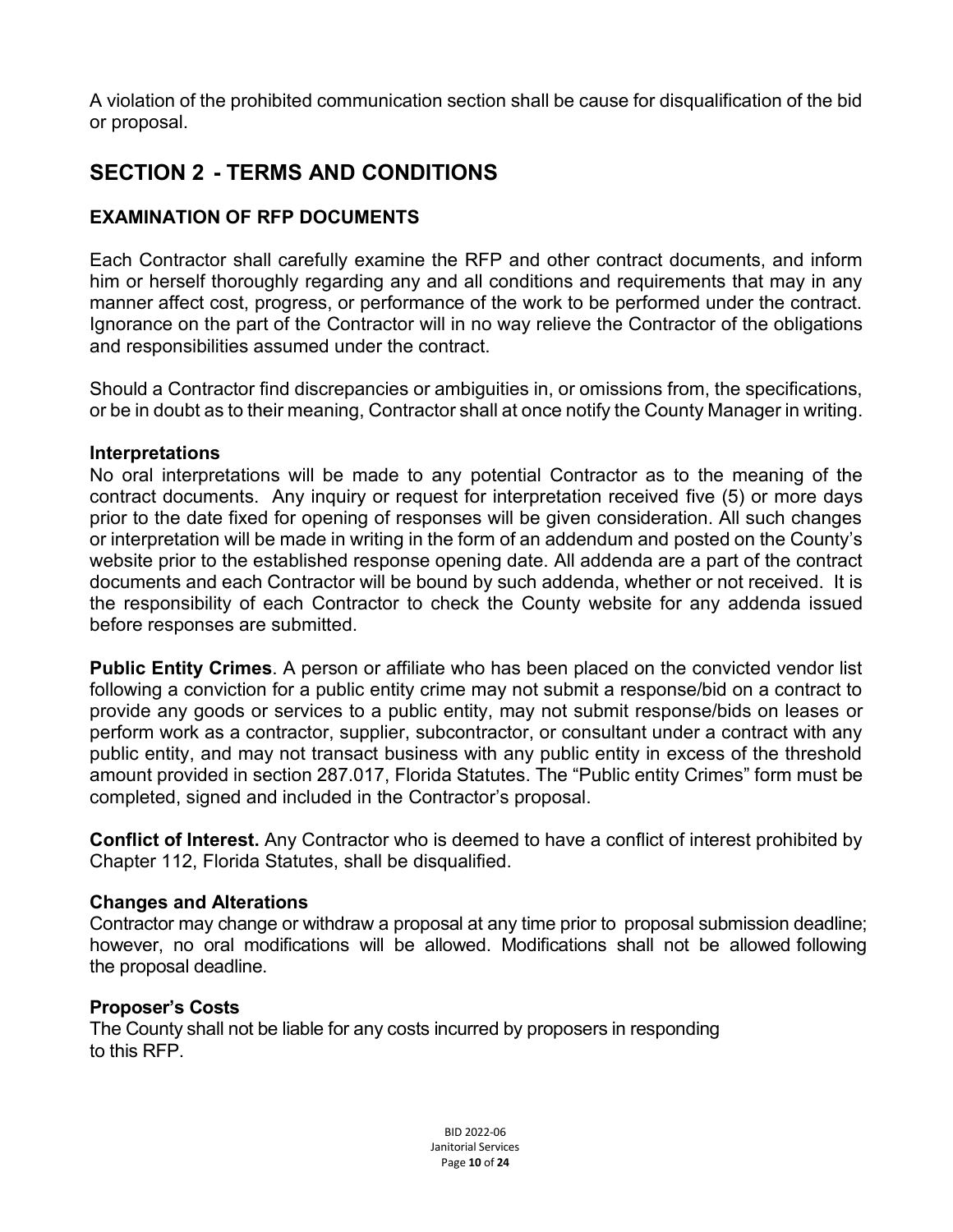#### **Pricing/Delivery**

All pricing should be identified on the Cost Proposal page provided in this RFP. No additional costs may be accepted, other than the costs stated on the Cost Proposal page. Failure to use the County's Cost Proposal page and provide costs as requested in this RFP, may deem your proposal non-responsive.

Contractor must quote a firm, fixed cost per week for each location stated in the RFP. All costs including travel shall be included in your proposal. The County shall not accept any additional costs including any travel associated with coming to the Baker County.

Prices proposed shall be valid for at least one-hundred and twenty (120) days from time of RFP opening unless otherwise extended and agreed upon by the County and proposer.

#### **Invoices/Payment**

The County will accept invoices no more frequently than once per month. Each invoice shall fully detail the related costs and shall specify the status of the particular task or project as of the date of the invoice with regard to the accepted schedule for that task or project. Payment will be made within forty-five (45) days after receipt of an invoice acceptable to the County, in accordance with the Florida Local Government Prompt Payment Act. If, at any time during the contract, the County shall not approve or accept the Contractor's work, and agreement cannot be reached between the County and the Contractor to resolve the problem to the County's satisfaction, the County shall negotiate with the Contractor on a payment for the work completed and usable to the County.

#### **Acceptance of Proposals / Minor Irregularities**

- i. The County reserves the right to accept or reject any or all proposals, part of proposals, and to waive minor irregularities or variances to specifications contained in proposals which do not make the proposal conditional in nature, and minor irregularities in the solicitation process. A minor irregularity shall be a variation from the solicitation that does not affect the price of the contract or does not give a Contractor an advantage or benefit not enjoyed by other Contractors, does not adversely impact the interests of other firms or, does not affect the fundamental fairness of the solicitation process. The County also reserves the right to reissue a Request for Proposal.
- ii. The County reserves the right to disqualify Contractor during any phase of the competitive solicitation process and terminate for cause any resulting contract upon evidence of collusion with intent to defraud or other illegal practices on the part of the Contractor.
- iii. The County reserves the right to delete any portion of the work at any time without cause, and if such right is exercised by the County, the total fee shall be reduced in the same ratio as the estimated cost of the work deleted bears to the estimated cost of the work originally planned. If work has already been accomplished and approved by the County on any portion of a contract resulting from this RFP, the Successful Proposer shall be paid for the work completed on the basis of the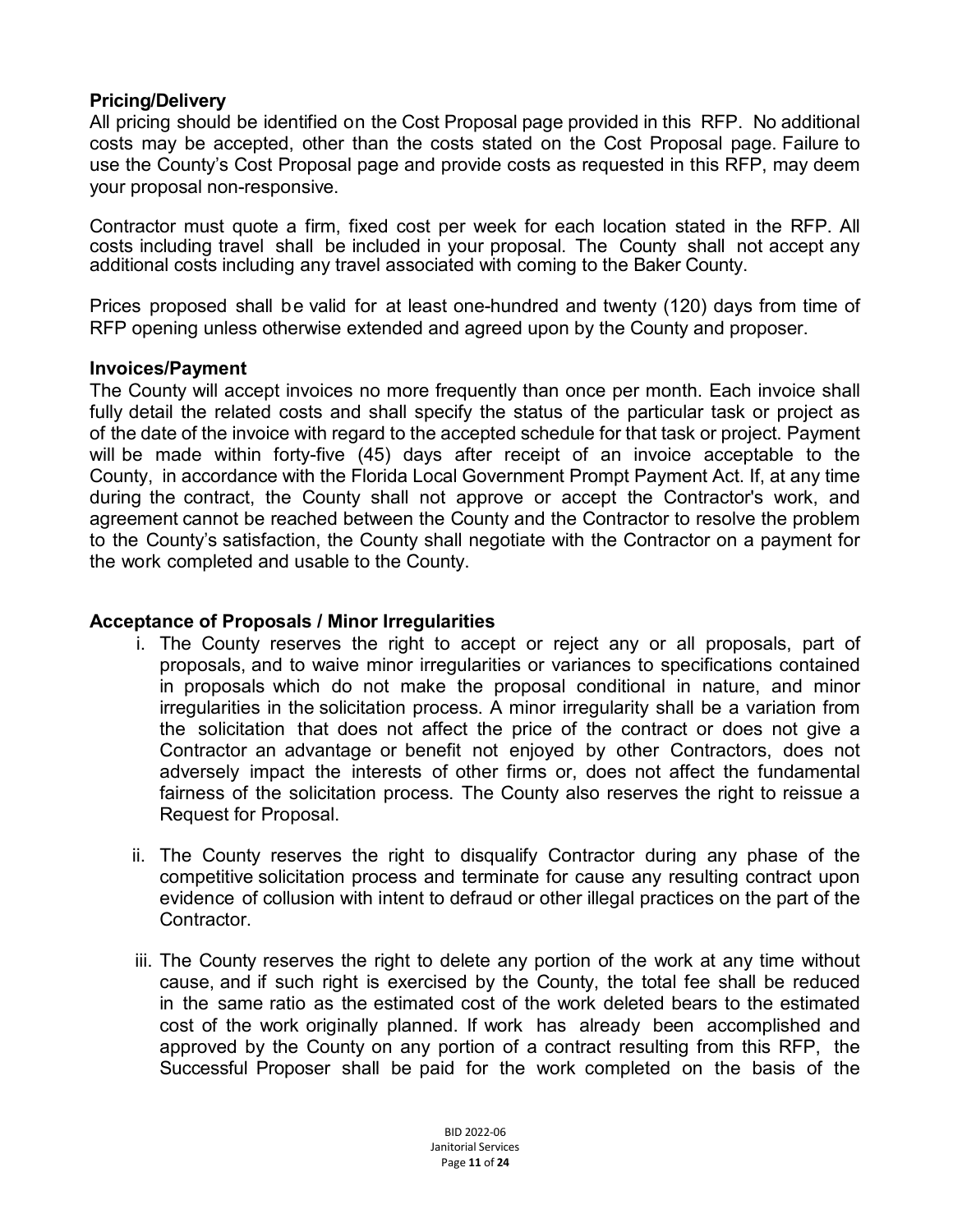estimated percentage of completion of such portion to the total project cost.

iv. The County may require additional items or services of a similar nature, but not specifically listed in the contract. The Successful Contractor agrees to provide such items or services, and shall provide the County prices on such additional items

#### **Protest Procedure**

Any bidder or proposer who is allegedly aggrieved in connection with the issuance of the County's recommendation and intent to make a competitive award of a contract may protest to the County Manager in accordance with the Baker County Purchasing Policies and Procedures Manual (11-15-16). The Policies and Procedures manual is posted on the County's website at:

www.bakercountyfl.org/purchasing.php

Click on the link called "View Baker County's Purchasing Policy".

#### **Insurance Requirements**

Without limiting Bidders indemnification, it is agreed that the successful Bidder will purchase at their expense and maintain in force at all times during the performance of services under this agreement the following insurance. Where specific limits are shown, it is understood that they must be the minimum acceptable limits. If successful Bidders policy contains higher limits, Baker County will be entitled to coverage to the extent of such higher limits. Certificates of Insurance must be furnished to the County naming Baker County as additional insured. Baker County must be exempt from, and in no way liable for, any sums of money which may represent a deductible in any insurance policy. The payment of such deductible must be the sole responsibility of the Vendor/Contractor and/or subcontractor providing such insurance. These certificates must provide a ten (10) calendar day notice to the County in the event of cancellation, non-renewal or a material change in the policy.

- a. Statutory Workers Compensation insurance as required by the State of Florida.
- b. Commercial General Liability insurance to provide coverage of not less than

\$1,000,000.00 combined single limit per occurrence and annual aggregates where generally applicable and must include premises-operations, independent contractors, products/completed operations, broad form property damage, blanket contractual and personal injury endorsements.

c. Comprehensive Automobile Liability insurance covering all owned, hired and non-owned vehicles with coverage limits not less than \$100,000.00 per person, \$300,000.00 per occurrence and \$100,000.00 property damage.

#### Indemnification

The Contractor shall defend, indemnify and hold harmless the Baker County BOCC, its officers agents and employees from any and all causes of action, demands, claims, losses, liabilities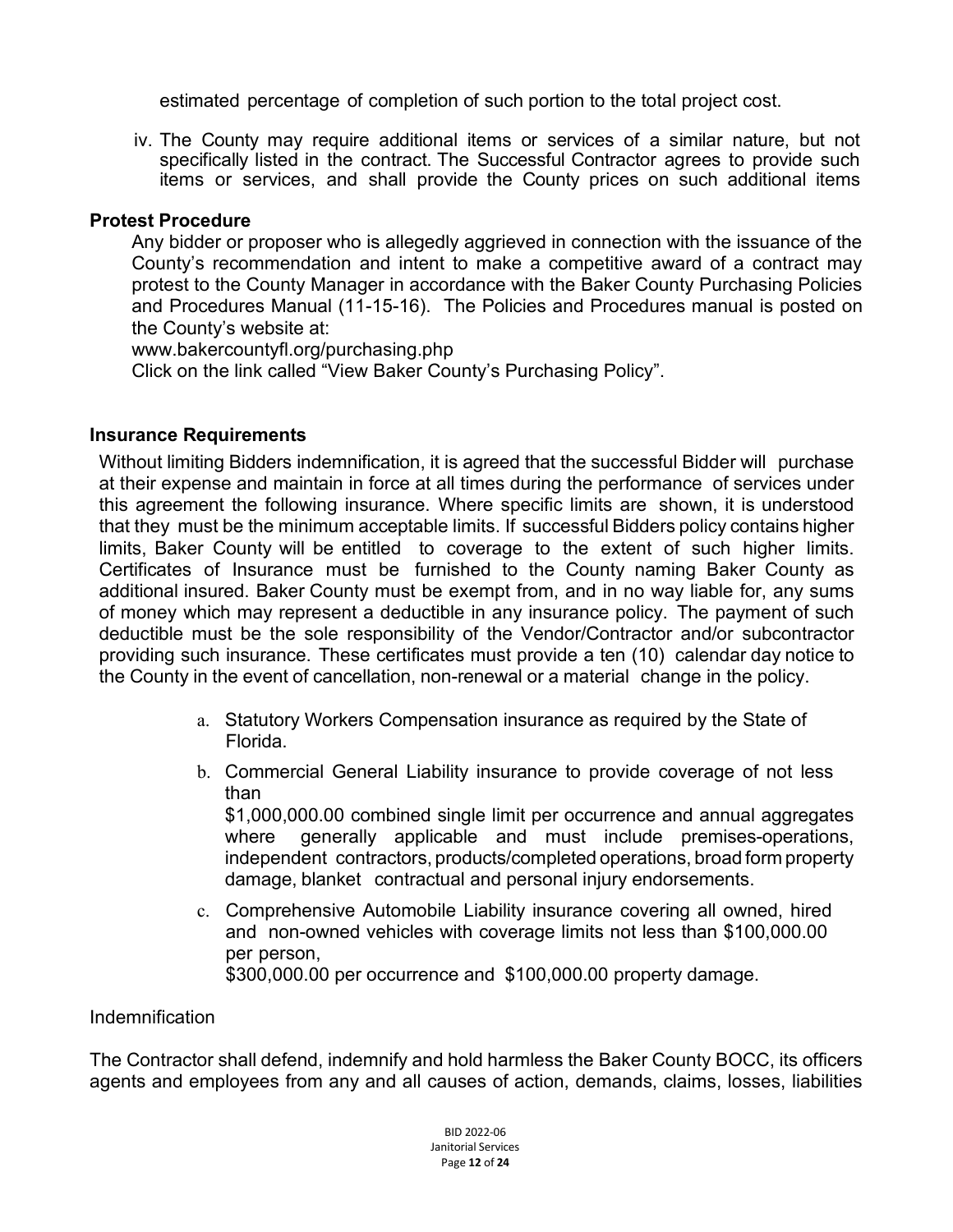and expenditures of any kind, including attorney's fees, court costs, expenses, caused or alleged to be caused by intentional or negligent acts of, or omission of agent/broker, its agents or employees or officers or accruing from the subject matter of an approved contract. Agent/broker shall defend any lawsuit or proceeding brought against the County by reason of such claim or action arising out of the approved contract.

#### **Public Record**

The County is a public agency subject to Chapter 119, Florida Statutes. The Contractor shall comply with Florida's public records law. Specifically, the Contractor shall: Keep and maintain public records that ordinarily and necessarily would be required by the County in order to perform the service;

To Provide the public with access to such public records on the same terms and conditions that the County would provide the records and at a cost that does not exceed that provided in Chapter 119, Florida Statutes, or as otherwise provided by law;

Ensure that public records that are exempt or that are confidential and exempt from public record requirements are not disclosed, except as authorized by law;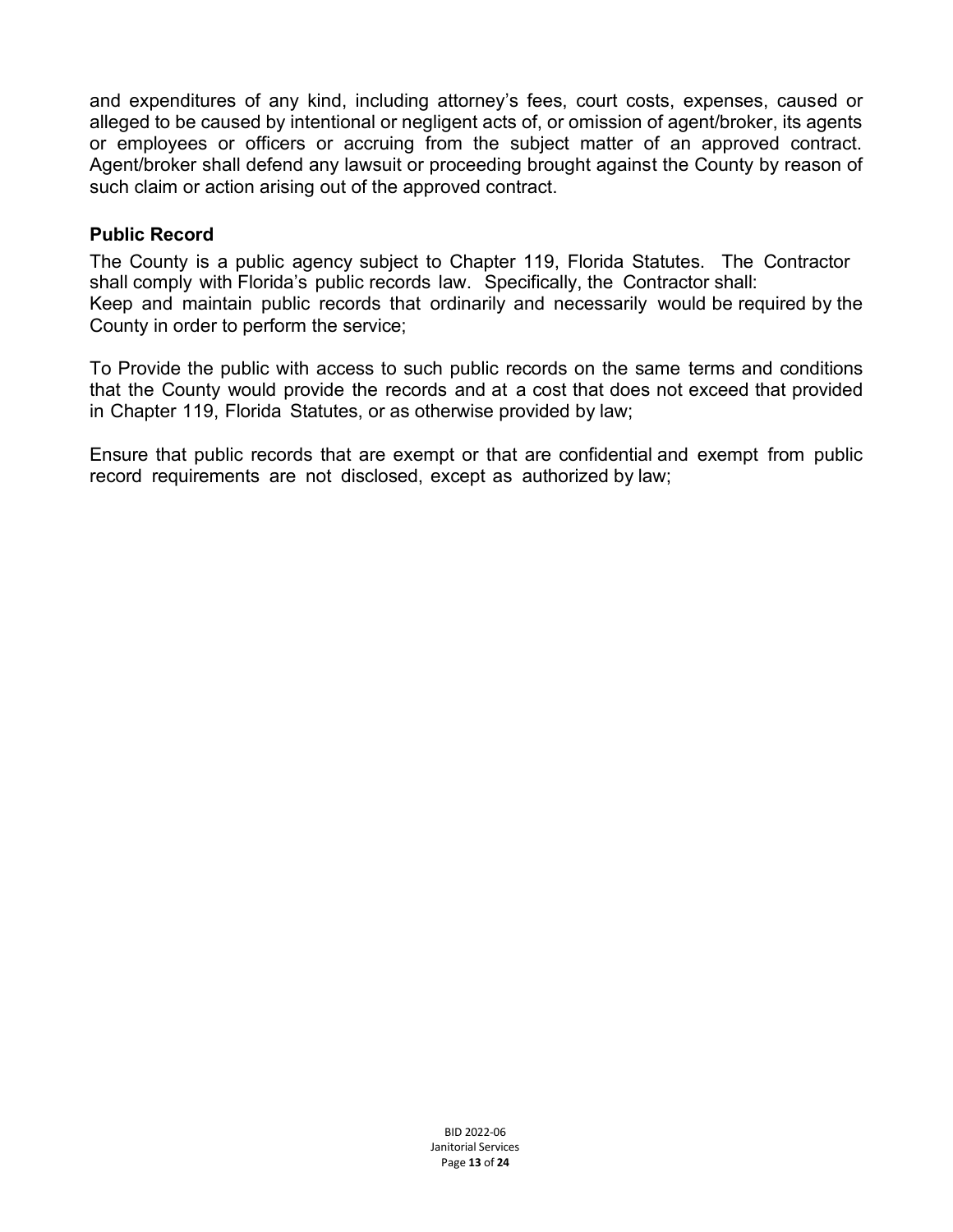#### Bid Proposal Sheet, **(Page 1 of 3)** JANITORIAL SERVICES

#### RFP # 2022-06

The Contractor may submit a written proposal in person, by U.S. Mail, or by mail carrier; no faxes will be accepted. Include Public Entities Crime form, Conflict of Interest form, Drug Free Workplace form, and Bid Proposal Sheets in your submittal.

The County reserves the right to request additional information or to meet with representatives from proposing organizations or individuals to discuss points in the bid before and after submission, any and all of which may be used in forming a recommendation.

|  | FAX NUMBER: ______________________ |
|--|------------------------------------|
|  |                                    |

Contractor agrees to supply the services at the prices bid below in accordance with the terms, conditions and specifications contained in this RFP.

Contractor is to provide a firm fixed weekly rate for janitorial services as detailed in this RFP. Even though some of the requirements are monthly and some are quarterly, the Contractor will take this into consideration and prorate any changes within the weekly rate.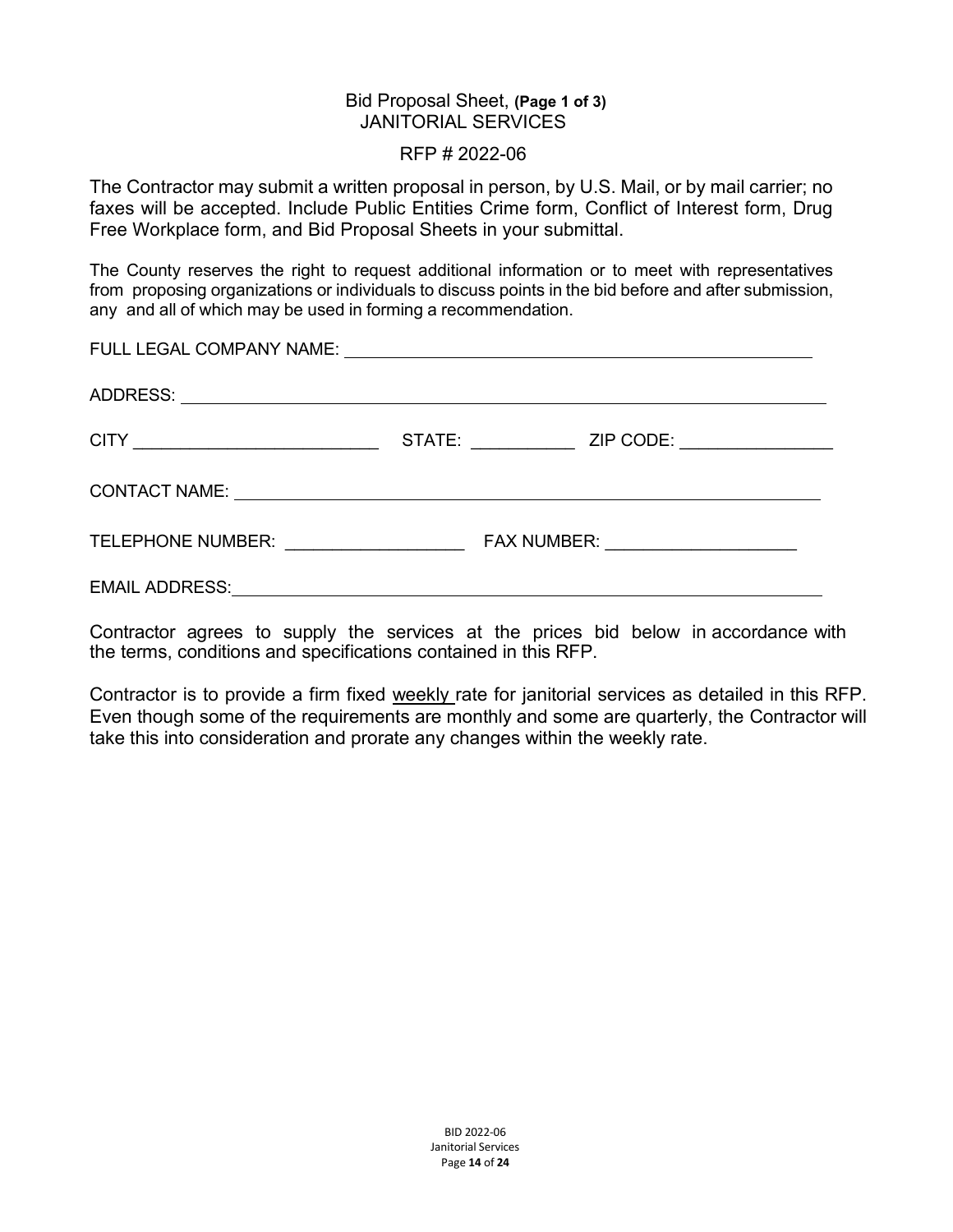|               | <b>DESCRIPTION</b>                         | <b>UNIT</b> | UNIT PRICE              |
|---------------|--------------------------------------------|-------------|-------------------------|
| 1.            | Courthouse                                 | Per Week    | \$                      |
| $\mathsf{2}.$ | Public Defender's Office                   | Per Week    | \$                      |
| 3.            | County Administration Office               | Per Week    | \$                      |
| 4.            | Community Development Dept.                | Per Week    | \$                      |
| 5.            | Fire Rescue Headquarters                   | Per Week    | \$                      |
| 6.            | <b>Emily Taber Public Library</b>          | Per Week    | \$                      |
| 7.            | <b>Extension Office</b>                    | Per Week    | \$                      |
|               | TOTAL WEEKLY COST FOR ALL LOCATIONS        |             | \$                      |
|               | ANNUAL COST (Total Weekly Cost x 52 weeks) |             | $\overline{\mathbf{S}}$ |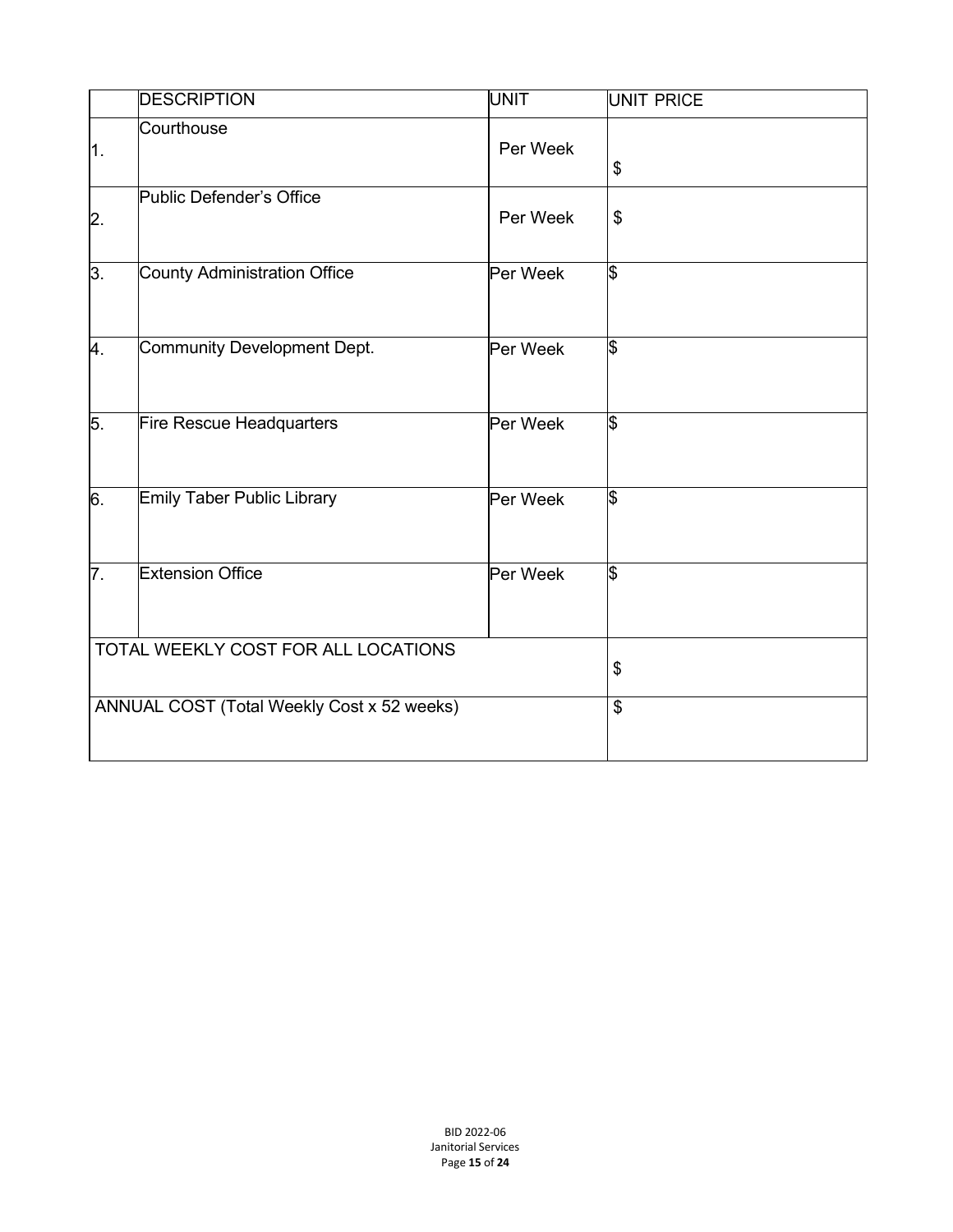#### Janitorial Services Proposal, (Page 2 of 3) Company Profile

1. **Signature:** By providing my signature below, I state the contents of this response is in conformance to all specifications, including addendums for this RFP. The proposal is valid for 120 days after submission to the County. The signature shall be signed by a person authorized to commit the company in any contract with the County.

| 2. Profile of Firm:                                                                                                                                                                                                                                              |  |
|------------------------------------------------------------------------------------------------------------------------------------------------------------------------------------------------------------------------------------------------------------------|--|
|                                                                                                                                                                                                                                                                  |  |
| Do you meet the "Minimum Qualifications" as described in this RFP, item 1.4?<br>the control of the control of the                                                                                                                                                |  |
| 3. Proposal of the Firm:<br>a) How many employees are you proposing to service Baker County?                                                                                                                                                                     |  |
| c) Do you have to ability to begin services February 1, 2018?<br>d) How do you screen your employees for security purposes or theft?                                                                                                                             |  |
|                                                                                                                                                                                                                                                                  |  |
| <u> 1989 - Johann Harry Harry Harry Harry Harry Harry Harry Harry Harry Harry Harry Harry Harry Harry Harry Harry</u><br>4. Client Communication: Describe how your company will maintain open and prompt<br>communication with your employees and County staff. |  |

\_\_\_\_\_\_\_\_\_\_\_\_\_\_\_\_\_\_\_\_\_\_\_\_\_\_\_\_\_\_\_\_\_\_\_\_\_\_\_\_\_\_\_\_\_\_\_\_\_\_\_\_\_\_\_\_\_\_\_\_\_\_\_\_\_\_\_\_\_

 $\mathcal{L}_\mathcal{L} = \mathcal{L}_\mathcal{L} = \mathcal{L}_\mathcal{L} = \mathcal{L}_\mathcal{L} = \mathcal{L}_\mathcal{L} = \mathcal{L}_\mathcal{L} = \mathcal{L}_\mathcal{L} = \mathcal{L}_\mathcal{L} = \mathcal{L}_\mathcal{L} = \mathcal{L}_\mathcal{L} = \mathcal{L}_\mathcal{L} = \mathcal{L}_\mathcal{L} = \mathcal{L}_\mathcal{L} = \mathcal{L}_\mathcal{L} = \mathcal{L}_\mathcal{L} = \mathcal{L}_\mathcal{L} = \mathcal{L}_\mathcal{L}$ 

 $\mathcal{L}_\mathcal{L} = \mathcal{L}_\mathcal{L} = \mathcal{L}_\mathcal{L} = \mathcal{L}_\mathcal{L} = \mathcal{L}_\mathcal{L} = \mathcal{L}_\mathcal{L} = \mathcal{L}_\mathcal{L} = \mathcal{L}_\mathcal{L} = \mathcal{L}_\mathcal{L} = \mathcal{L}_\mathcal{L} = \mathcal{L}_\mathcal{L} = \mathcal{L}_\mathcal{L} = \mathcal{L}_\mathcal{L} = \mathcal{L}_\mathcal{L} = \mathcal{L}_\mathcal{L} = \mathcal{L}_\mathcal{L} = \mathcal{L}_\mathcal{L}$ 

\_\_\_\_\_\_\_\_\_\_\_\_\_\_\_\_\_\_\_\_\_\_\_\_\_\_\_\_\_\_\_\_\_\_\_\_\_\_\_\_\_\_\_\_\_\_\_\_\_\_\_\_\_\_\_\_\_\_\_\_\_\_\_\_\_\_\_\_\_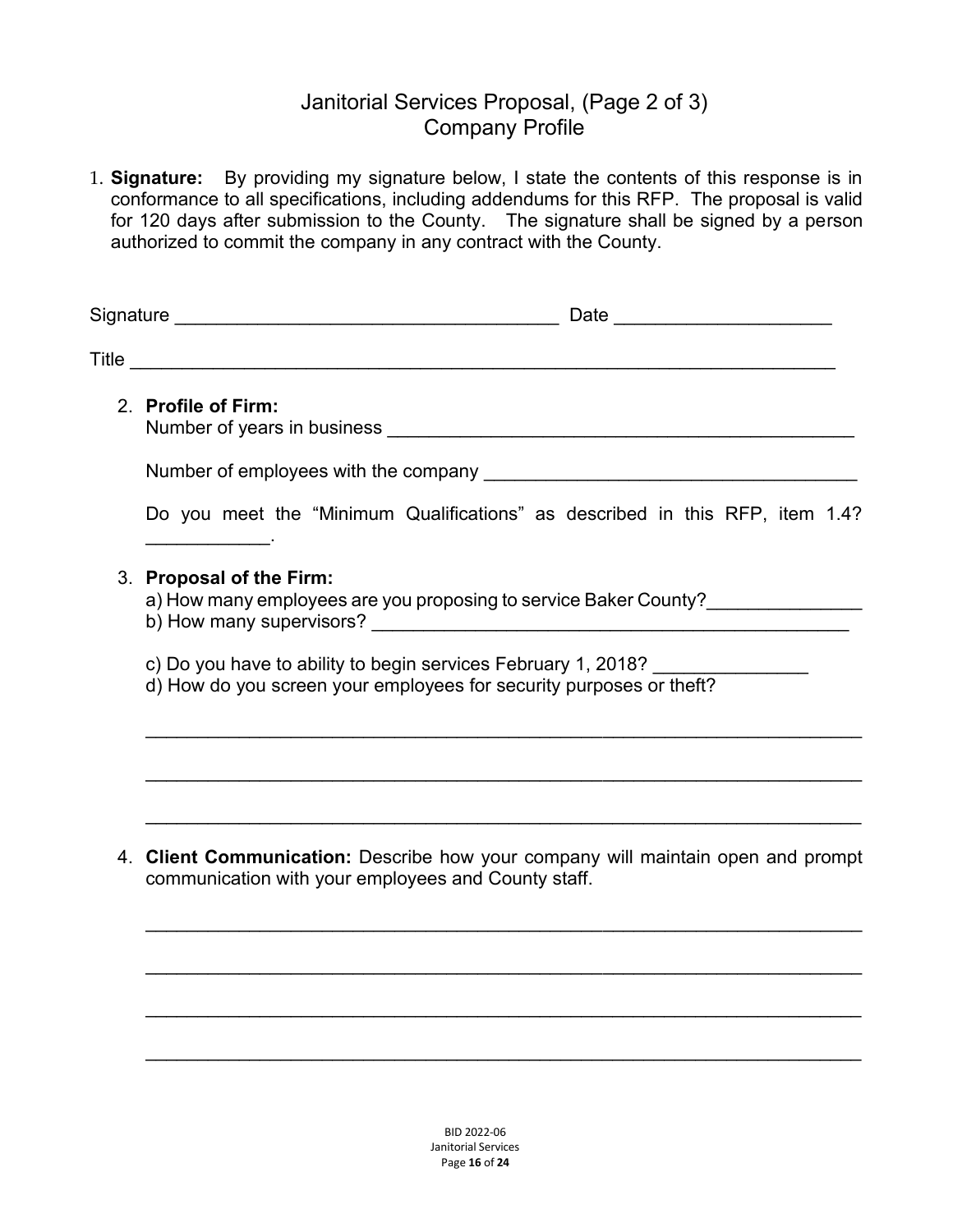## Janitorial Services Proposal, (Page 3 of 3)

#### REFERENCES

List three (3) client/customer references in which similar services are being provided. Include company name, address, contact person, telephone number and length of time services provided.

| 1. |  |
|----|--|
|    |  |
|    |  |
|    |  |
|    |  |
|    |  |
|    |  |
| 2. |  |
|    |  |
|    |  |
|    |  |
|    |  |
|    |  |
|    |  |
| 3. |  |
|    |  |
|    |  |
|    |  |
|    |  |
|    |  |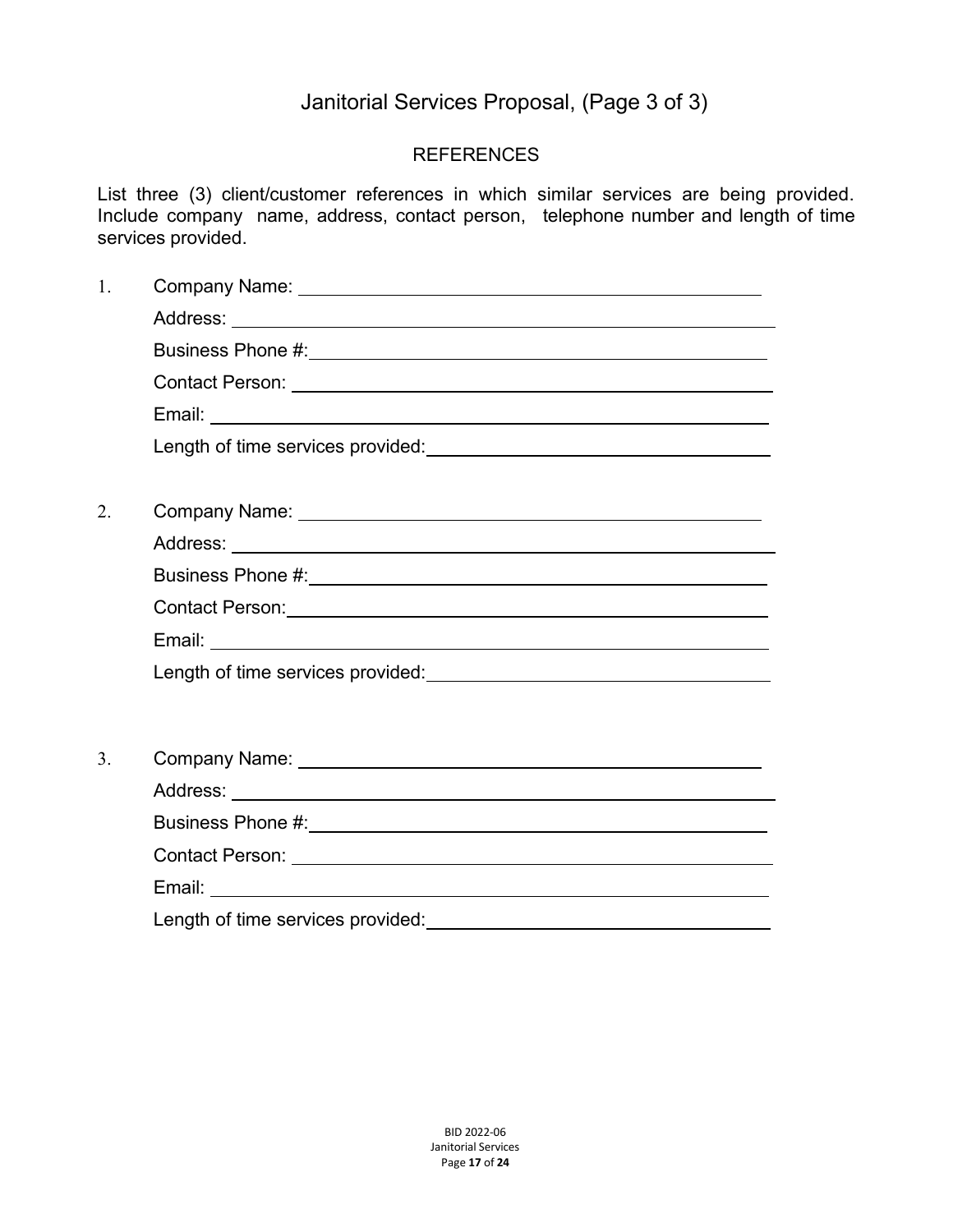## *THIS FORM MUST BE INCLUDED WITH PROPOSAL* **SWORN STATEMENT UNDER SECTION 287.133(3)(n), FLORIDA STATUTES ON PUBLIC ENTITY CRIMES**

THIS FORM MUST BE SIGNED IN THE PRESENCE OF A NOTARY PUBLIC OR OTHER OFFICER AUTHORIZED TO ADMINISTER OATHS.

| 1. | This sworn statement is submitted with BID No.                                                                                                                                                                                 |                                   |
|----|--------------------------------------------------------------------------------------------------------------------------------------------------------------------------------------------------------------------------------|-----------------------------------|
| 2. | This sworn statement is submitted by This sworn statement is submitted by                                                                                                                                                      | whose business                    |
|    | address is a state of the state of the state of the state of the state of the state of the state of the state of the state of the state of the state of the state of the state of the state of the state of the state of the s | and (if applicable)               |
|    | it's Federal Identification No. (FEIN) is                                                                                                                                                                                      | If the entity has no              |
|    | FEIN, include the Social Security Number of the individual signing this sworn statement.                                                                                                                                       |                                   |
|    | My name is                                                                                                                                                                                                                     | and my relationshin to the entity |

- 3. My name is **All According to the entity** and my relationship to the entity named above is
- 4. I understand that a "public entity crime" as defined in Paragraph 287.133(1)(g), Florida Statutes, means a violation of any state or federal law by a person with respect to, and directly related to, the transaction of business with any public entity or with an agency or political subdivision of any other state or with the United States, including, but not limited to, any bid or contract for goods or services to be provided to any public entity or an agency or political subdivision of any other state or of the United States and involving antitrust, fraud, theft, bribery, collusion, racketeering, conspiracy or material misrepresentations.
- 5. I understand that "convicted" or "conviction" as defined in Paragraph 287.133(1)(b), Florida Statutes, means a finding of guilt or a conviction of a public entity crime, with or without an adjudication of guilt, in any federal or state trial court of record relating to charges brought by indictment or information after July 1, 1989, as a result of a jury verdict, non-jury trial, or entry of a plea of guilty or nolo contendere.

6. I understand that an "affiliate" as defined in Paragraph 287.133(1)(a), Florida Statutes means:

- a. A predecessor or successor of a person convicted of a public entity crime; or
- b. an entity under the control of any natural person who is active in the management of the entity and who has been convicted of a public entity crime. The term "affiliate" includes those officers, directors, executives, partners, shareholders, employees, members and agents who are active in the management of an affiliate. The Ownership by one person of shares constituting a controlling interest in another person, or a pooling of equipment or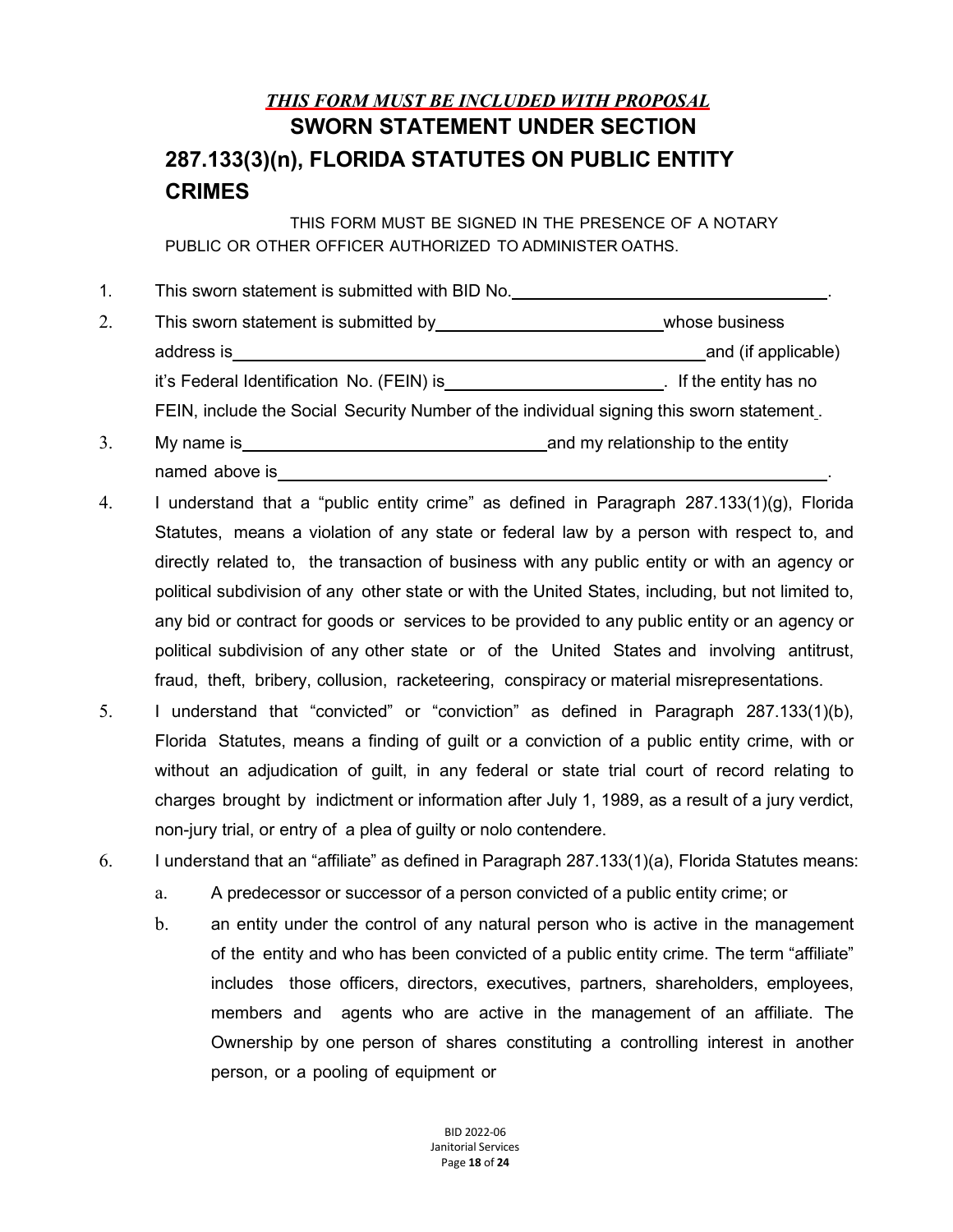income among persons when not for fair market value under an arm's length agreement, shall be a prima facie case that one person controls another person. A person who knowingly enters into a joint venture with a person who has been convicted of a public entity crime in Florida during the preceding 36 months shall be considered an affiliate.

- 7. I understand that a "person" as defined in Paragraph 287.133 (1) (c), Florida Statutes, means any natural person or entity organized under the laws of any state of the United States with the legal power to enter into a binding contract and which bids or applies to bid on contracts for the provision of goods or services let by a public entity, or which otherwise transacts or applies to transact business with a public entity. The term "person" includes those officers, directors, executives, partners, shareholders, employees, members and agents who are active in management of an entity.
- 8. Based on information and belief, the statement, which I have marked below, is true in relation to the entity submitting this sworn statement. (Please indicate which statement applies)

Neither the entity submitting this sworn statement, nor any officers, directors, executives, partners, shareholders, employees, members or agents who are active in neither management of the entity, nor any affiliate of the entity have been charged with or convicted of a public entity crime subsequent to July 1, 1989.

The entity submitting this sworn statement, or one or more of the officers, directors, executives, partners, shareholders, employees, members or agents who are active in management of the entity, or an affiliate of the entity has been charged with, and convicted of a public entity crime subsequent to July 1, 1989, and (Please indicate which additional statement applies)

There has been a proceeding concerning the conviction before a hearing officer of the State of Florida, Division of Administrative Hearings. The final order entered by the hearing officer did not place the person or affiliate on the convicted vendor list. (Please attach a copy of the final order)

The person or affiliate was placed on the convicted vendor list. There has been a subsequent proceeding before a hearing officer of the State of Florida, Division of Administrative Hearings. The final order entered by the hearing officer determined that it was in the public interest to remove the person or affiliate from the convicted vendor list. (Please attach a copy of the final order)

The person or affiliate has not been placed on the convicted vendor list. (Please describe any action taken by, or pending with, the Department of General Services)

Signature: Date **Date** 

BID 2022-06 Janitorial Services Page **19** of **24**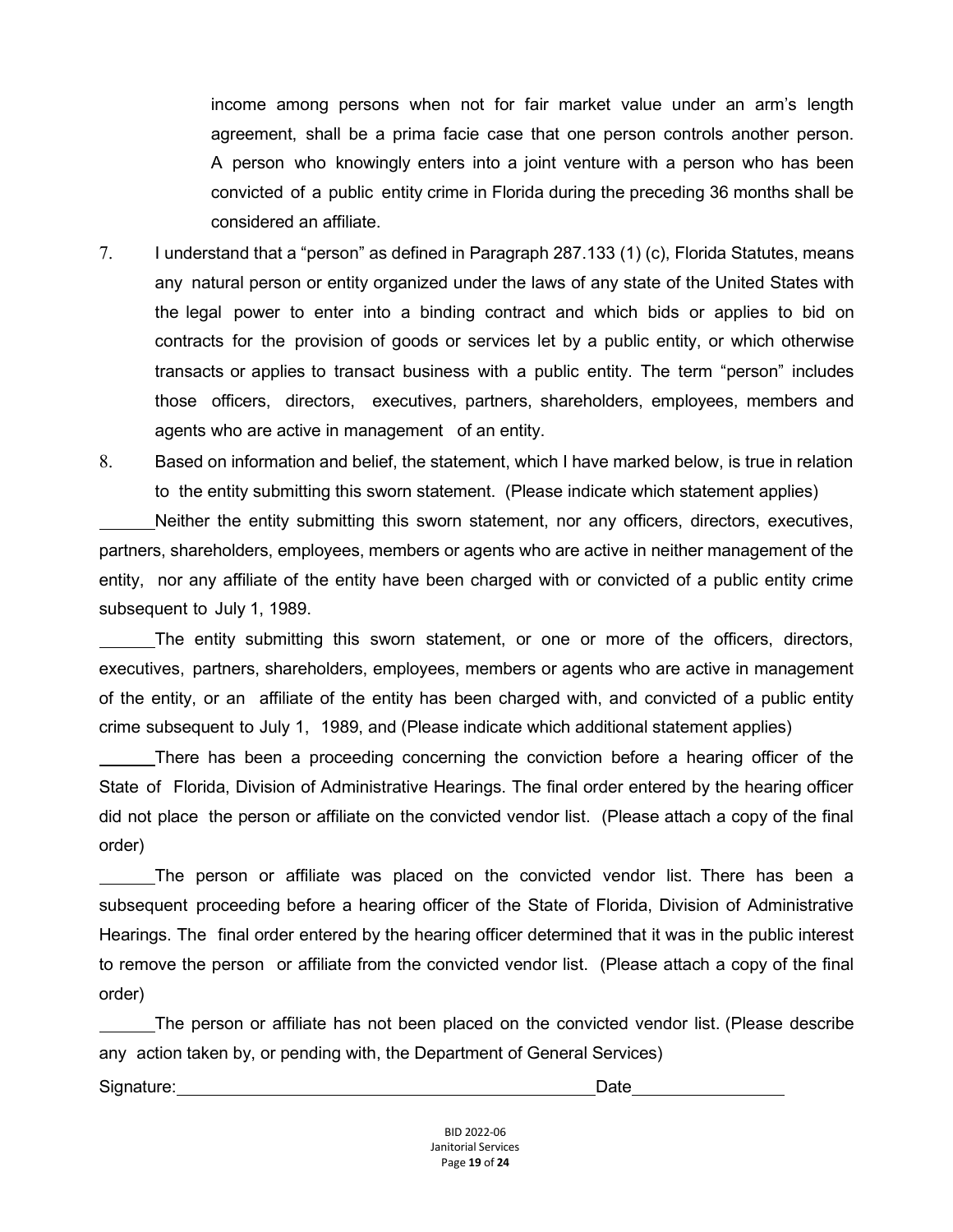STATE OF COUNTY OF

|         | Personally appeared before me, the undersigned authority, |                                                                                          | who |
|---------|-----------------------------------------------------------|------------------------------------------------------------------------------------------|-----|
|         |                                                           | after first being sworn by me, affixed his/her signature in the space provided above and |     |
| on this | day of                                                    | 20                                                                                       |     |

Notary Public, State at large My Commission Expires:

*THIS FORM MUST BE INCLUDED WITH PROPOSAL*

BID 2022-06 Janitorial Services Page **20** of **24**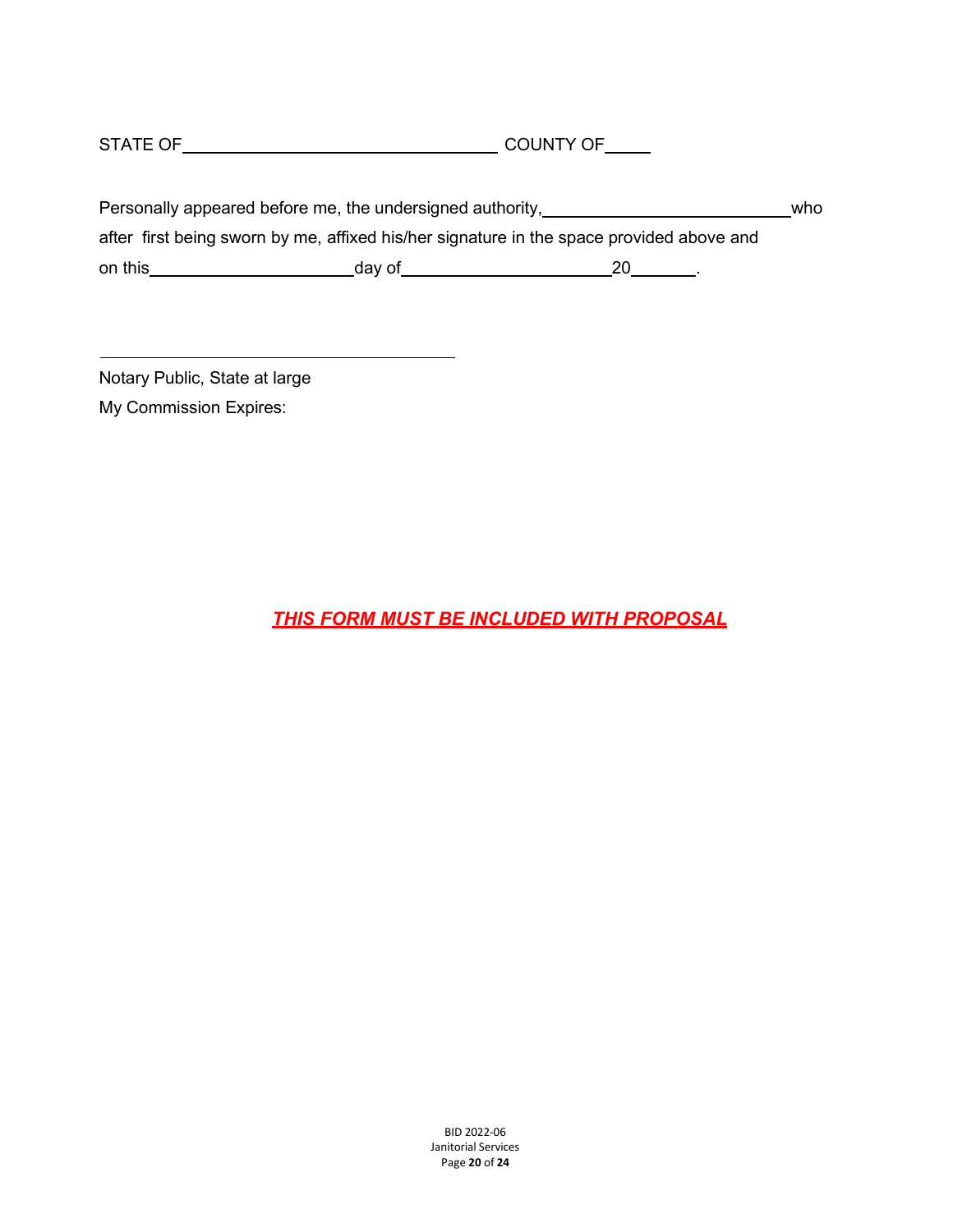#### **CONFLICT OF INTEREST STATEMENT**

|     |                |                              | STATE OF FLORIDA, COUNTY OF       |                 |                                                                                                                                                                                                                                |                                                                                          |          |  |                |                                                                                                                                                                                             |
|-----|----------------|------------------------------|-----------------------------------|-----------------|--------------------------------------------------------------------------------------------------------------------------------------------------------------------------------------------------------------------------------|------------------------------------------------------------------------------------------|----------|--|----------------|---------------------------------------------------------------------------------------------------------------------------------------------------------------------------------------------|
|     |                |                              |                                   |                 |                                                                                                                                                                                                                                | Before me, the undersigned authority, personally appeared                                |          |  |                | who was duly                                                                                                                                                                                |
|     |                | sworn deposes and states:    |                                   |                 |                                                                                                                                                                                                                                |                                                                                          |          |  |                |                                                                                                                                                                                             |
| 1.  |                | I am the                     |                                   |                 | of                                                                                                                                                                                                                             |                                                                                          |          |  |                | with                                                                                                                                                                                        |
|     | a local        | office                       | $\mathsf{in}$                     |                 | _and                                                                                                                                                                                                                           | principal office in                                                                      |          |  |                |                                                                                                                                                                                             |
|     |                |                              |                                   |                 |                                                                                                                                                                                                                                | and principal office in                                                                  |          |  |                |                                                                                                                                                                                             |
| 2.  |                | County & State               |                                   |                 |                                                                                                                                                                                                                                |                                                                                          |          |  | County & State |                                                                                                                                                                                             |
|     |                |                              |                                   |                 |                                                                                                                                                                                                                                |                                                                                          |          |  |                | The above named entity is submitting a Proposal for the Baker County Board of County                                                                                                        |
| 3.  |                |                              |                                   |                 |                                                                                                                                                                                                                                | Commissioners BID 2022-06 described as Janitorial Services.                              |          |  |                |                                                                                                                                                                                             |
|     |                |                              |                                   |                 |                                                                                                                                                                                                                                |                                                                                          |          |  |                | The Affiant has made diligent inquiry and provides the information contained in the Affidavit                                                                                               |
|     |                |                              | based upon his/her own knowledge. |                 |                                                                                                                                                                                                                                |                                                                                          |          |  |                |                                                                                                                                                                                             |
|     |                |                              |                                   |                 |                                                                                                                                                                                                                                |                                                                                          |          |  |                | The Affiant states that only one submittal for the above proposal is being submitted and that                                                                                               |
|     |                |                              |                                   |                 |                                                                                                                                                                                                                                |                                                                                          |          |  |                | the above named entity has no financial interest in other entities submitting proposals for                                                                                                 |
|     |                | the same project.            |                                   |                 |                                                                                                                                                                                                                                |                                                                                          |          |  |                |                                                                                                                                                                                             |
|     |                |                              |                                   |                 |                                                                                                                                                                                                                                |                                                                                          |          |  |                | Neither the Affiant nor the above named entity has directly or indirectly entered into any<br>agreement, participated in any collusion, or otherwise taken any action in restraints of free |
|     |                |                              |                                   |                 |                                                                                                                                                                                                                                |                                                                                          |          |  |                | competitive pricing in connection with the entity's submittal for the above proposal. This                                                                                                  |
|     |                |                              |                                   |                 |                                                                                                                                                                                                                                |                                                                                          |          |  |                | statement restricts the discussion of pricing data until the completion of negotiations if                                                                                                  |
|     |                |                              |                                   |                 |                                                                                                                                                                                                                                | necessary and execution of the Contract for this project.                                |          |  |                |                                                                                                                                                                                             |
|     |                |                              |                                   |                 |                                                                                                                                                                                                                                |                                                                                          |          |  |                | Neither the entity not its affiliates, nor anyone associated with them, is presently suspended                                                                                              |
|     |                |                              |                                   |                 |                                                                                                                                                                                                                                |                                                                                          |          |  |                | or otherwise ineligible from participation in contract letting by any local, State, or Federal                                                                                              |
|     | Agency.        |                              |                                   |                 |                                                                                                                                                                                                                                |                                                                                          |          |  |                |                                                                                                                                                                                             |
|     |                |                              |                                   |                 |                                                                                                                                                                                                                                |                                                                                          |          |  |                | Neither the entity nor its affiliates, nor anyone associated with them have any potential conflict                                                                                          |
|     |                |                              |                                   |                 |                                                                                                                                                                                                                                | of interest due to any other clients, contracts, or property interests for this project. |          |  |                |                                                                                                                                                                                             |
|     |                |                              |                                   |                 |                                                                                                                                                                                                                                |                                                                                          |          |  |                | I certify that no member of the entity's ownership or management is presently applying for                                                                                                  |
|     |                |                              |                                   |                 |                                                                                                                                                                                                                                |                                                                                          |          |  |                | an employee position or actively seeking an elected position with the Baker County Board of                                                                                                 |
|     |                | <b>County Commissioners.</b> |                                   |                 |                                                                                                                                                                                                                                |                                                                                          |          |  |                |                                                                                                                                                                                             |
|     |                |                              |                                   |                 |                                                                                                                                                                                                                                |                                                                                          |          |  |                | I certify that no member of the entity's ownership or management, or staff has a vested interest                                                                                            |
|     |                |                              |                                   |                 |                                                                                                                                                                                                                                | in any aspect of the Baker County Board of County Commissioners.                         |          |  |                |                                                                                                                                                                                             |
| 10. |                |                              |                                   |                 |                                                                                                                                                                                                                                |                                                                                          |          |  |                | In the event that a conflict of interest is identified in the provision of services, I, on behalf of                                                                                        |
|     |                |                              |                                   |                 |                                                                                                                                                                                                                                |                                                                                          |          |  |                | the above named entity, will immediately notify the Baker County Board of County                                                                                                            |
|     | Commissioners. |                              |                                   |                 |                                                                                                                                                                                                                                |                                                                                          |          |  |                |                                                                                                                                                                                             |
|     |                |                              |                                   |                 |                                                                                                                                                                                                                                |                                                                                          |          |  |                |                                                                                                                                                                                             |
|     | DATED:         | this_                        |                                   | _______day of__ |                                                                                                                                                                                                                                | 20                                                                                       |          |  |                |                                                                                                                                                                                             |
|     | (Affiant)      |                              |                                   |                 |                                                                                                                                                                                                                                |                                                                                          |          |  |                |                                                                                                                                                                                             |
|     |                |                              |                                   |                 |                                                                                                                                                                                                                                |                                                                                          |          |  |                |                                                                                                                                                                                             |
|     |                | <b>Typed Name and Title</b>  |                                   |                 |                                                                                                                                                                                                                                |                                                                                          |          |  |                |                                                                                                                                                                                             |
|     |                |                              |                                   |                 |                                                                                                                                                                                                                                |                                                                                          |          |  |                |                                                                                                                                                                                             |
|     |                |                              |                                   |                 | Sworn to and subscribed before me this ____ day of                                                                                                                                                                             |                                                                                          |          |  |                |                                                                                                                                                                                             |
|     |                |                              |                                   |                 |                                                                                                                                                                                                                                |                                                                                          |          |  |                |                                                                                                                                                                                             |
|     |                |                              |                                   |                 |                                                                                                                                                                                                                                | _20_______________. Personally Known<br>_Or produced identification__________.           |          |  |                |                                                                                                                                                                                             |
|     |                |                              |                                   |                 | Identification type: Management of the state of the state of the state of the state of the state of the state of the state of the state of the state of the state of the state of the state of the state of the state of the s |                                                                                          |          |  |                |                                                                                                                                                                                             |
|     |                | <b>Notary Public-State</b>   |                                   |                 |                                                                                                                                                                                                                                |                                                                                          |          |  |                |                                                                                                                                                                                             |
|     |                |                              |                                   |                 |                                                                                                                                                                                                                                |                                                                                          | Printed, |  |                |                                                                                                                                                                                             |
|     |                |                              |                                   |                 |                                                                                                                                                                                                                                |                                                                                          |          |  |                |                                                                                                                                                                                             |
|     |                |                              |                                   |                 | My commission expires <b>My commission</b> expires                                                                                                                                                                             |                                                                                          |          |  |                |                                                                                                                                                                                             |
|     |                |                              |                                   |                 |                                                                                                                                                                                                                                |                                                                                          |          |  |                |                                                                                                                                                                                             |
|     |                |                              |                                   |                 |                                                                                                                                                                                                                                |                                                                                          |          |  |                |                                                                                                                                                                                             |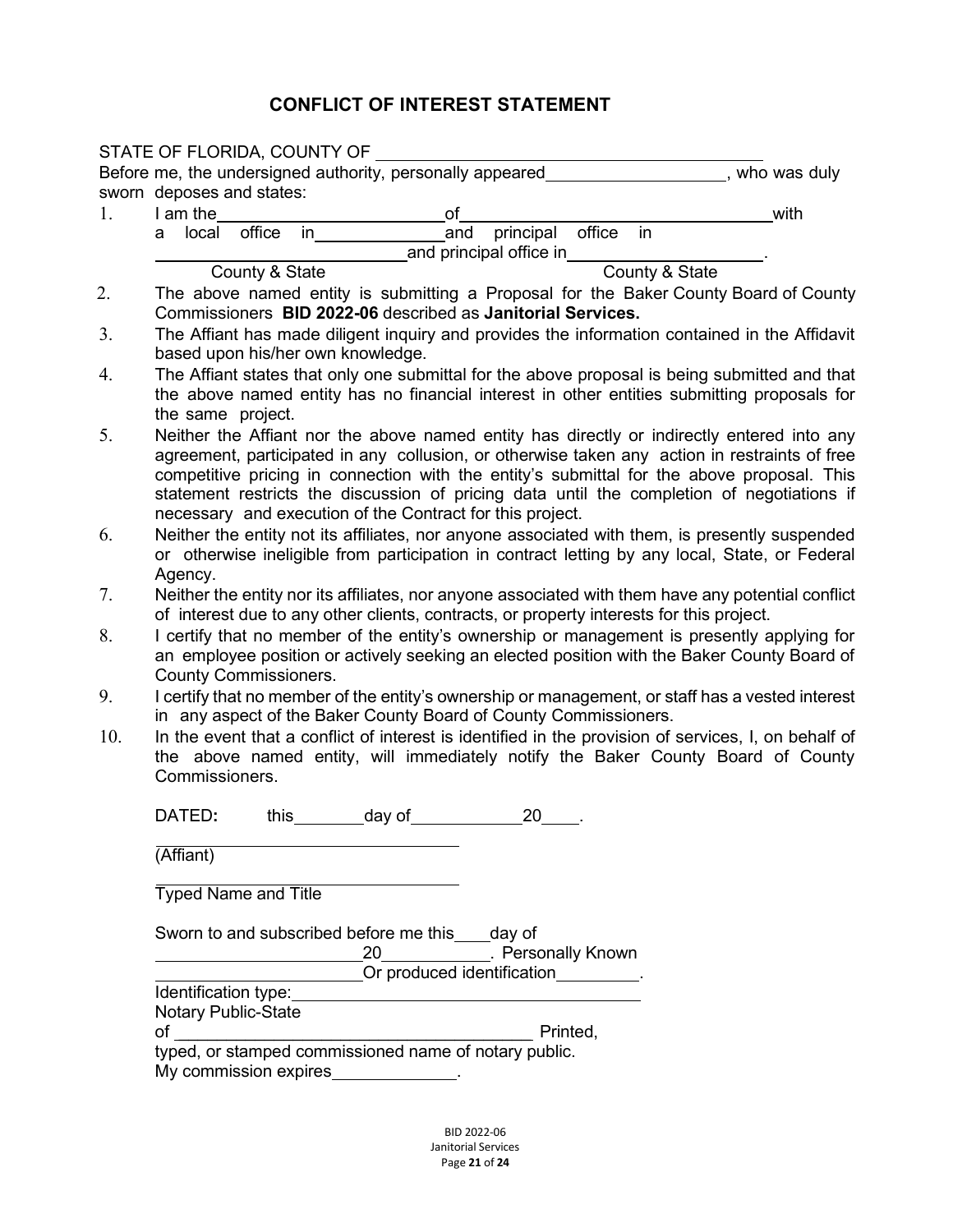#### **DRUG FREE WORKPLACE CERTIFICATE**

I, the undersigned, in accordance with Florida Statute 287.087, hereby certify that, (print or type name of firm) publishes a written statement notifying that the unlawful manufacture, distribution, dispensing, possession or use of a controlled substance is prohibited in the workplace named above, and specifying actions that will be taken against violations of such prohibition.

- Informs employees about the dangers of drug abuse in the work place, the firm's policy of maintaining a drug free working environment, and available drug counseling, rehabilitation, and employee assistance programs, and the penalties that may be imposed upon employees for drug use violations.
- Gives each employee engaged in providing commodities or contractual services that are under bid or proposal, a copy of the statement specified above.
- Notifies the employees that as a condition of working on the commodities or contractual services that are under bid or proposal, the employee will abide by the terms of the statement and will notify the employer of any conviction of, plea of guilty or nolo contender to, any violation of Chapter 1893, of any controlled substance law of the State of Florida or the United States, for a violation occurring in the work place, no later than five (5) days after such conviction, and requires employees to sign copies of such written (\*) statement to acknowledge their receipt.
- Imposes a sanction on, or requires the satisfactory participation in, a drug abuse assistance or rehabilitation program, if such is available in the employee's community, by any employee who is so convicted.
- Makes a good faith effort to continue to maintain a drug free work place through the implementation of the drug free workplace program.

"As a person authorized to sign this statement, I certify that the above named business, firm or corporation complies fully with the requirements set forth herein"

Authorized Signature

| Sworn to and subscribed before me this                |                            | day of             |
|-------------------------------------------------------|----------------------------|--------------------|
|                                                       | 20                         | . Personally Known |
|                                                       | Or produced identification |                    |
| Identification type:                                  |                            |                    |
| <b>Notary Public-State</b>                            |                            |                    |
| of                                                    |                            | Printed,           |
| typed, or stamped commissioned name of notary public. |                            |                    |
| My commission expires                                 |                            |                    |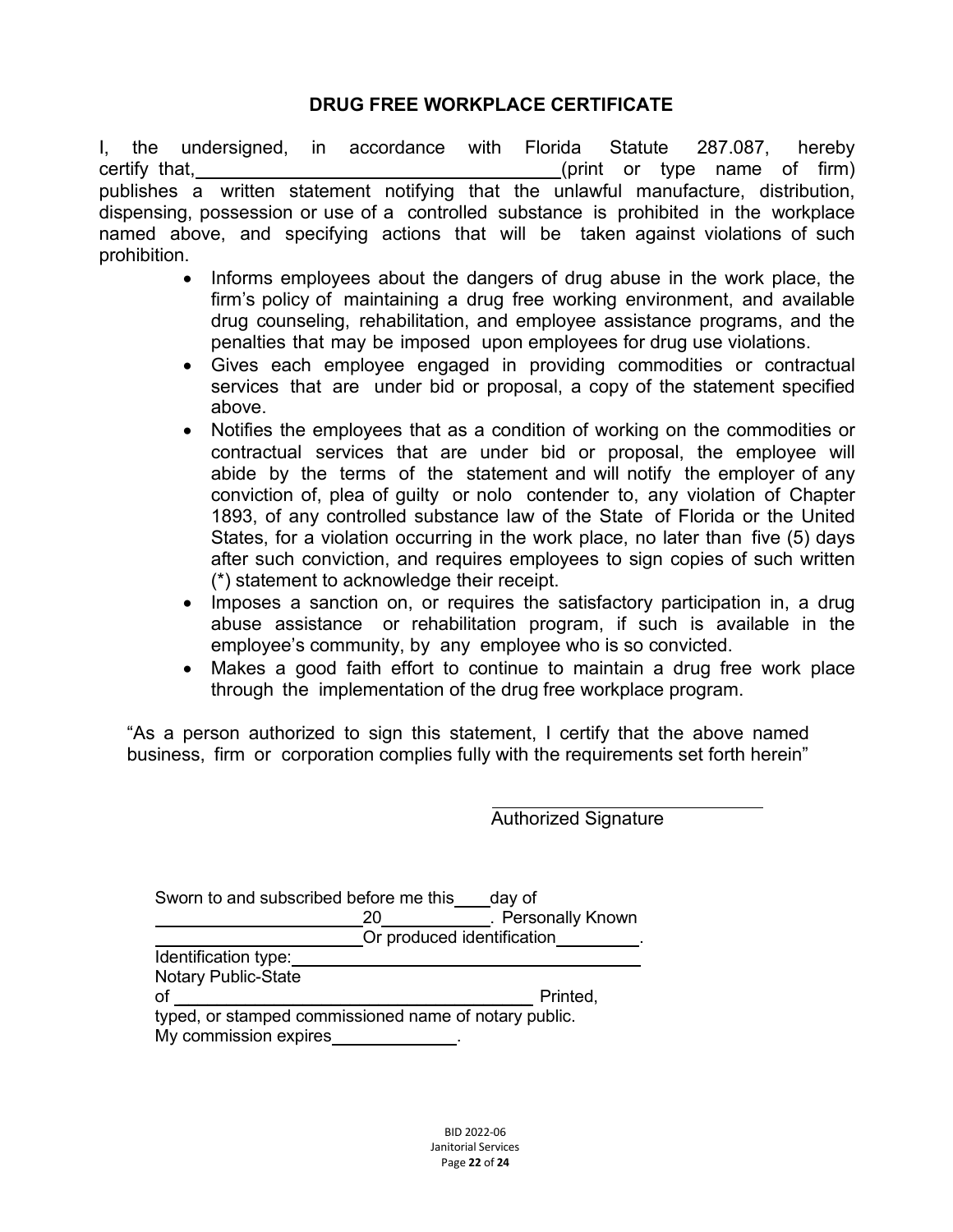#### **NON-COLLUSION AFFIDAVIT**

| STATE OF                                  |    |                                          |             |
|-------------------------------------------|----|------------------------------------------|-------------|
| <b>COUNTY OF</b>                          |    |                                          |             |
|                                           |    | being duly sworn, deposes and says that: |             |
| 1. He/She is                              | оf |                                          | the Bidder, |
| Title                                     |    | <b>Company Name</b>                      |             |
| that has submitted the attached proposal; |    |                                          |             |

2. He/She is fully informed respecting the preparation and contents of the attached proposal and of all pertinent circumstances respecting such proposal;

3. Such Proposal is genuine and is not a collusive or sham proposal;

4. Neither the said Bidder nor any of its officers, partners, owners, agents, representatives, employees, or parties in interest, including this affiant, has in any way colluded, connived, or agreed, directly or indirectly, with any other Bidder, firm or person to submit a collusive or sham Proposal in connection with such Contract, or has in any manner, directly or indirectly, sought by agreement or collusion or communication or conference with any other Bidder, firm, or person to fix the price or prices in the attached proposal or any other Bidder, or to fix any overhead, profit or cost element of the proposal price or the proposal price of any other Bidder, or to secure through any collusion, connivance, or unlawful agreement any advantage against the Baker County Board of County Commissioners, Florida or any person interested in the proposed Contract; and

5. The price or prices quoted in the attached proposal are fair and proper and are not tainted by any collusion, conspiracy, connivance, or unlawful agreement on the part of the Bidder or any of its agents, representatives, owners, employees, or parties in interest, including this affiant.

| SIGNED                     | TITLE                                                                                                            |
|----------------------------|------------------------------------------------------------------------------------------------------------------|
|                            | Sworn to and subscribed before me this day of<br>20 ____________. Personally Known<br>Or produced identification |
| Identification type:       |                                                                                                                  |
| <b>Notary Public-State</b> |                                                                                                                  |
| of                         | Printed,                                                                                                         |
|                            | typed, or stamped commissioned name of notary public.                                                            |
| My commission expires      |                                                                                                                  |
|                            | <b>THIS FORM MUST BE INCLUDED WITH PROPOSAL</b>                                                                  |
|                            | BID 2022-06<br>Janitorial Services                                                                               |

Page **22** of **24**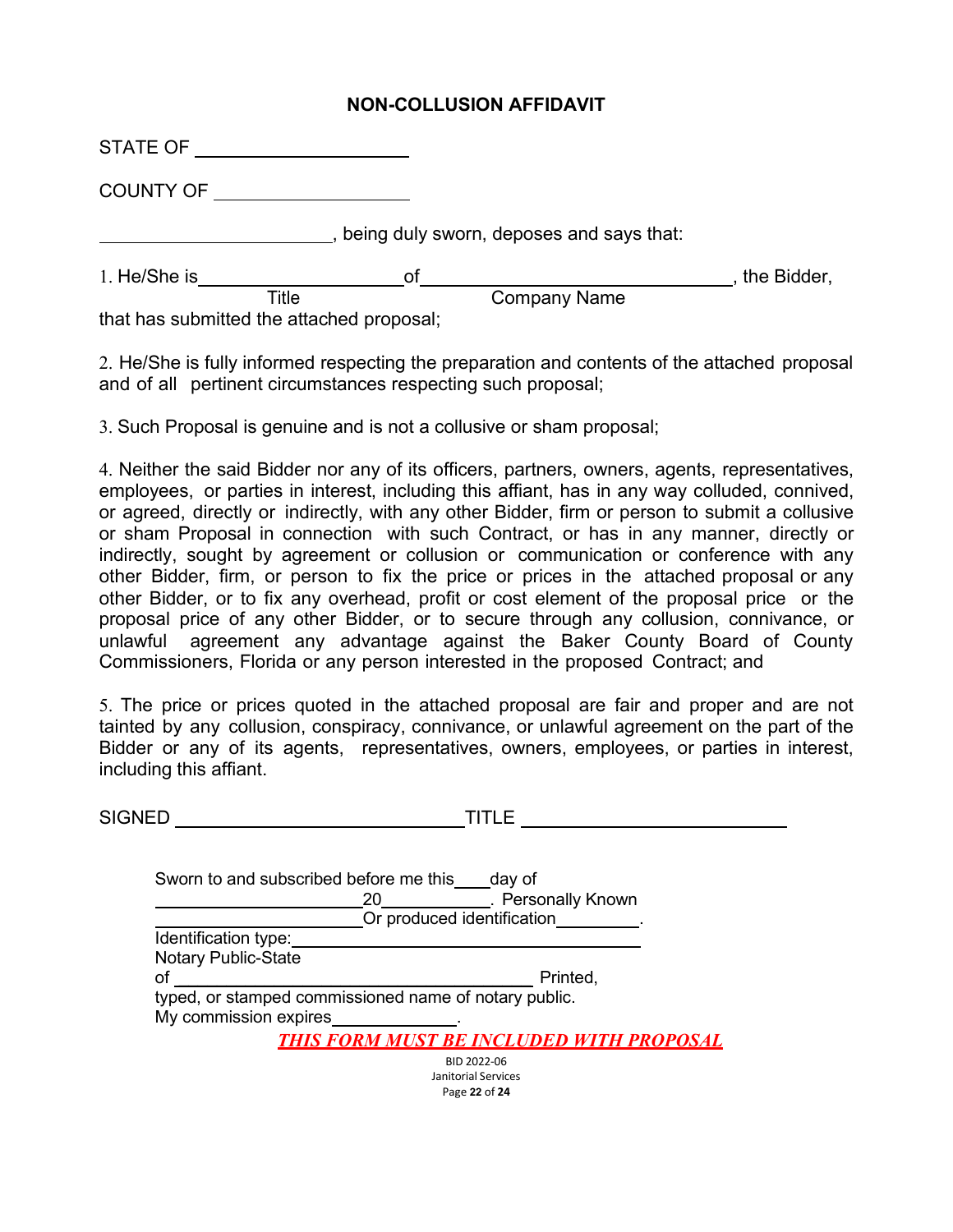#### **BIDDER CHECK LIST**

#### **I M P O R T A N T**: **Please read carefully, sign in the spaces indicated and return with your Proposal.**

Bidder should check off each of the following items as the necessary action is completed:

|                             | The Bid has been signed.                                                                                                                       |                                                                                                                                            |  |  |  |
|-----------------------------|------------------------------------------------------------------------------------------------------------------------------------------------|--------------------------------------------------------------------------------------------------------------------------------------------|--|--|--|
|                             | All information as requested in the bid is included.                                                                                           |                                                                                                                                            |  |  |  |
|                             | All applicable forms have been signed and included.                                                                                            |                                                                                                                                            |  |  |  |
|                             | Any addenda have been signed and included.                                                                                                     |                                                                                                                                            |  |  |  |
|                             | The mailing envelope has been addressed to:                                                                                                    |                                                                                                                                            |  |  |  |
|                             | <b>Baker County Board of</b><br><b>County Commissioners</b><br><b>Administration Office</b><br>55 N. 3rd Street<br>Macclenny, Florida<br>32063 |                                                                                                                                            |  |  |  |
|                             | The mailing envelope must be sealed and marked with BID<br>Number, Title and Due Date.                                                         |                                                                                                                                            |  |  |  |
|                             | considered.)                                                                                                                                   | The Bid will be mailed or delivered in time to be received no later<br>than the specified due date and time. (Otherwise Proposal cannot be |  |  |  |
|                             | AND DUE DATE ON THE OUTSIDE OF THE COURIER PACKET                                                                                              | ALL COURIER-DELIVERED PROPOSALS MUST HAVE THE BID NUMBER, TITLE                                                                            |  |  |  |
| Company                     |                                                                                                                                                | <b>Address</b>                                                                                                                             |  |  |  |
| <b>Authorized Signature</b> |                                                                                                                                                | County, State, Zip Code                                                                                                                    |  |  |  |

Printed Name & Title Telephone No.

Email Fax No. *THIS FORM MUST BE INCLUDED WITH PROPOSAL*

> BID 2022-06 Janitorial Services Page **24** of **24**